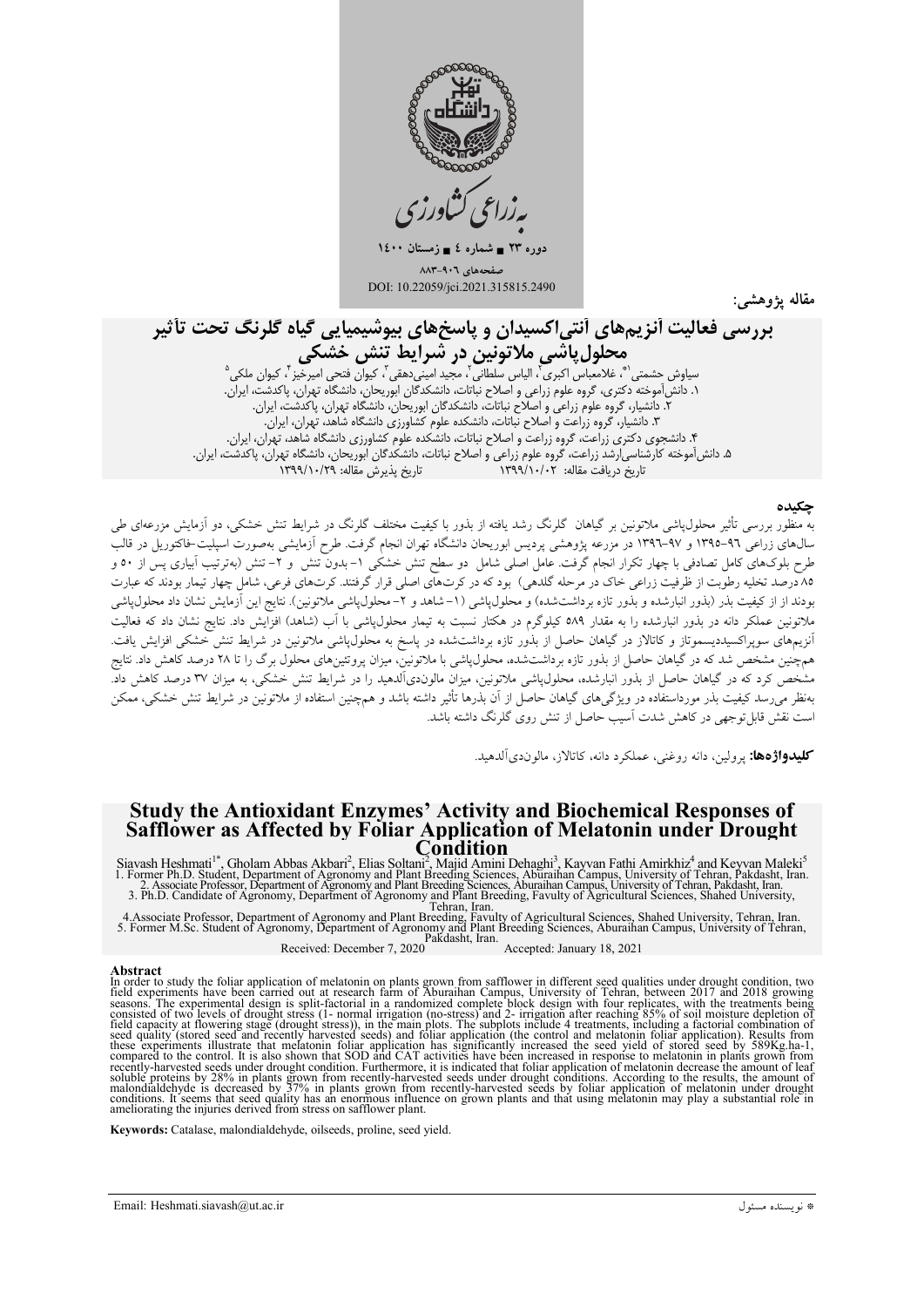**1. مقدمه** 

رشد گیاهان در سراسر دنیا با افزایش تنش آبی ناشی از تغيرات اقليمي تغيير پيدا كرده است ( Gray & Brady, 2016). تنش خشکی ً ممکن است بهوسیله تخریب کارکردهای فیزیولوژیکی و متابولیکی گیاه تأثیر قابل توجهي روي گياهان زراعي داشته باشد ( Bodner et al., 2015). تقریباً تمامی تنشهای غیرزنده و زنده، پاسخهای کلی به تنش را ایجاد میکنند که در نهایت تنش کسیداتیو نامیده میشود. تنش اکسیداتیو میتواند از طریق أسيب به اجزاى سلولى موجب عدم كاركرد مناسب آنها أنها شود (Demidchik, 2015). اين فرايندها با توليد بیش از حد و تجمع مولکول&ای اکسیژن فعال<sup>۱</sup> آغاز میشود. تعادل بین تولید و سمیتزدایی ROSها بهوسیله أنتى|كسيدانهاى أنزيمى و غيرأنزيمى حفظ مى¢ود .( Mittler *et al*., 2004)

جزای آنزیمی دفاع آنتی|کسیدانی شامل آنزیمهای أنتى|كسيدان است كه موجب تجزيه ROSها مىشوند (Mittler *et al*., 2004). همچنین یک مکانیسم سلولی حیاتی که بهوسیله آن گیاهان با تنش اسمزی مقابله میکنند، عبارت است از تنظیم اسمزی داخلی است که بهوسیله تجمعدادن اسمولیتهای سازگار متعدد در سلولهای خود برای جلوگیری از اتلاف أب میباشد Reddy et al., 2015). بررس<sub>ی</sub>های مختلف نشان دادهاند که تنظیم اسمزی در گیاهان در طی تنش خشکی از طریق نجمع تركيبات فعال اسمزى يا محافظتكنندههاى اسمزى Ranganayakulu *et al*., 2013; Filippou *et* ) + r al., 2014). یکی از مهم<sub>ا</sub>ترین ترکیبات اسمزی، پرولین است که نقش چشمگیری نیز در پاکسازی ROSها و حفظ ساختار پروتئينها و غشاها دارد ( .Ahanger et al 2014). در شرایط تنشهای شدید در گیاهان، تولید

1. Reactive oxygen species

**په زراعي کشاورزي 1400  4 - 23 -**

1

ROSها ممکن است فراتر از ظرفیت پاکسازی سیستم آنتی|کسیدانی اَن شود و در نتیجه ROSها میتوانند تجمع یابند و موجب پراکسیداسیون لیپیدها شوند که میتوان بەوسیلە اندازەگیری محتوای مالوندیألدهید ارزیابی .(Jumrani & Bhatia, 2019) )

اجزای عملکرد و روغن گلرنگ ممکن است تحت تأثیر عوامل زیادی مانند ژنوتیپ، اکولوژی، مورفولوژی، فیزیولوژی و کودده<sub>ی</sub> قرار گیرند (Coşge *et al.*, 2007). خشکی خاک یا اتمسفر یک مشکل زراعی جدی در بسیاری از بخشهای جهان بهویژه در مناطق خشک و نيمهخشک است (Flexas *et al.*, 2004). اثر خشکی بر گیاهان بهشدت خشکی و مدت آن، وضعیت متابولیکی گیاهان، دیگر عوامل محیطی از قبیل شوری و گرما و تنشهای گرما گونههای گیاهی، مرحله نموی گیاه حتی ارقام مختلف یک گونه بستگ<sub>ی</sub> دارد ( ,Demirevska *et al* 2009). عملکرد نهایی نتیجه مجموعهای از اثرات متقابل بین عوامل فیزیولوژیک است (Farooq *et al.*, 2009). در شرایط تنش کاهش عملکرد دانه در گیاهان میتواند. بهعلت كاهش در أسميلاسيون كربوهيدراتها و فعاليت أنزيمهاي سنتتيك باشد.

گلرنگ تحمل متوسط به تنش آب دارد زیرا یک گیاه با ریشه عمیق است و میتواند تنشهای محیطی ازقبیل تنش آب را تحمل كند (Ebrahimian et al., 2019). شدت آسیب ایجادشده بهوسیله تنش آب به زمان، مدت و شدت کمبودها بستگی دارد ( Soheili-Movahhed *et* al., 2019). هنگام<sub>ی</sub>که محدودیت آب<sub>ی</sub> در طی مرحه زایشی بهویژه گردهافشانی رخ دهد، عقیمی گل۱ه و پوکشدن دانهها بهطور قابلتوجهی افزایش مییابد (Selote and Khanna-Chopra, 2004). مرحله گلدهی حساس ترین مرحله به کمبود آب است. خشکی در طی این دوره موجب کاهش در تعداد گلچه در هر غوزه در '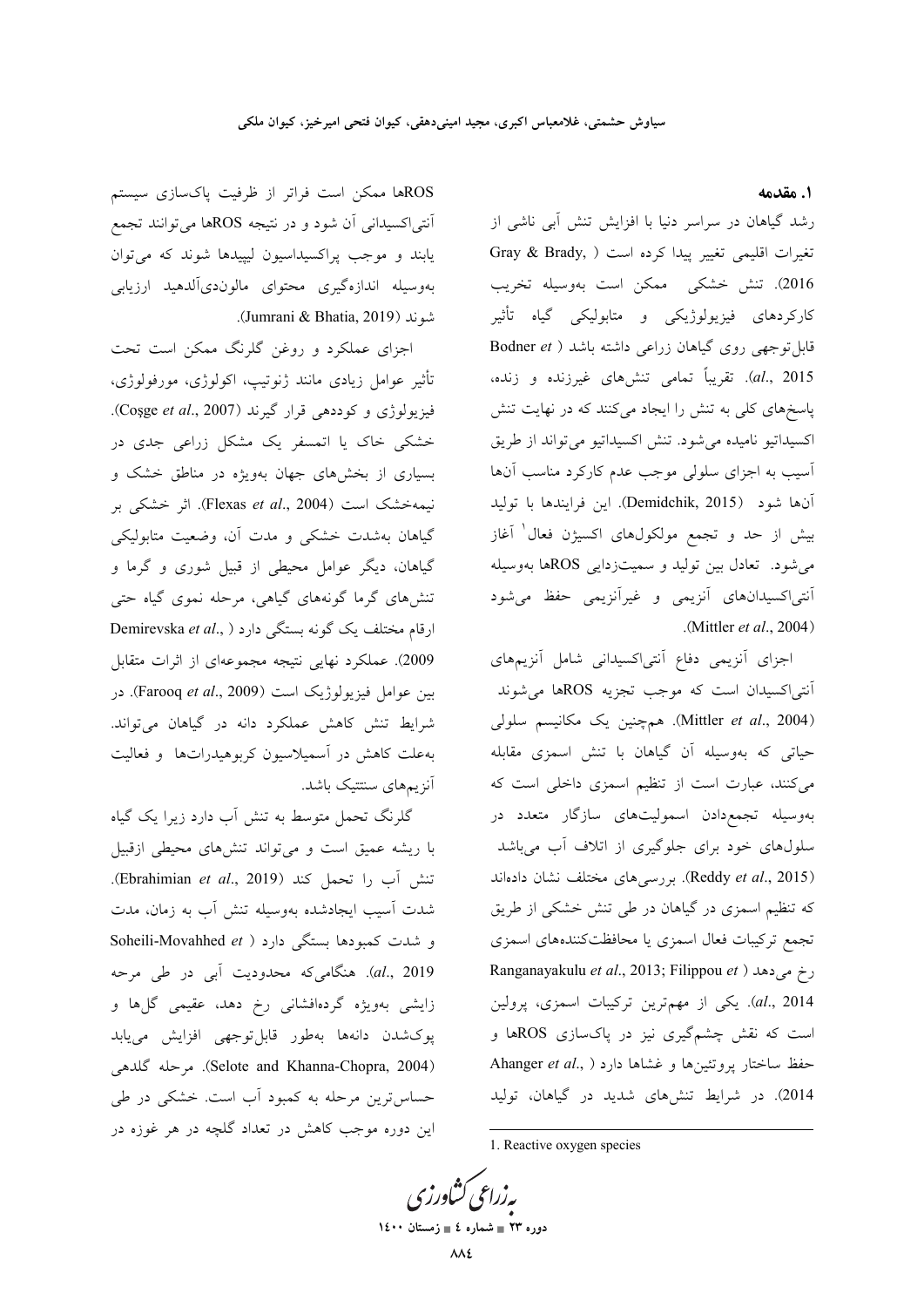زمان رسیدگی می شودد، در نتیجه ظرفیت دانهها را کاهش میدهد و دوره رشد را کوتاه کرده و منجر به Movahhedy-Dehnavy et ) عملكرد دانه كم تر مى شود al., 2009). گزارش شده است که تنش آب در طی دوره گلدهی و پرشدن دانه بسیار اثر نامطلوب بر گلرنگ بهاره (Yau, 2007; Koutroubas et al., 2009)

گزارشهای مشابهی در این زمینه وجود دارد که بیان می کنند عملکرد گلرنگ بهطور معنیداری تحت شرایط تنش خشکی کاهش یافته است ( Movahhedy-Dehnavy .(et al., 2009; Santos et al., 2017

برای سالها، صفات زراعی از قبیل عملکرد دانه و اجزای برای ارزیابی تحمل به خشکی و تعیین ژنوتیپهای برتر تحت تنش خشکی عملکرد استفاده می شد (Sinclair, 2011). صفتهای زراعی بهتنهایی قادر نیستند تا تصویر درستی از سطوح مختلف تحمل و یا حساسیت به تنش را در بین ژنوتیپها و گونههای زراعی مختلف نشان دهند (Riasat *et al.*, 2019). بنابراين با در نظرگرفتن تحمل به خشکی در سطح بیوشیمیایی میتوان اطلاعات دقیقتری در مورد ویژگیهای بنیادی تحمل به خشکی در گیاهان فراهم شود (Passioura, 2012).

استفاده از ترکیبات شیمیای<sub>ی</sub> و نیز محرکهای زیستی<sup>۱</sup> بهعنوان عوامل پرایمینگ مشخص شده است که بهطور چشمگیری در گونههای گیاهی زراعی و غیرزراعی مختلف، تحمل در برابر تنشهای غیرزنده مختلف که به Savvides et al., ) الله على دهند ( ..Savvides et al 2016). پرایمینگ گیاهان با استفاده از عوامل شیمیایی، تحمل گیاه به تنشهای غیرزنده مختلف را افزایش داده و هومئوستازی سلولی و رشد گیاه را تحت شرایط تنش بهبود میبخشد (Savvides *et al.*, 2016). مواد شیمیایی متعددی بهعنوان عوامل پرایمینگ در گیاهان زراعی

1. Biostimulants

بەزراعى كشاورزى دوره ۲۳ = شماره ٤ = زمستان ۱٤۰۰

مختلف بهکار گرفته میشوند. گیاهان بعد از تیمارشدن با .<br>ترکیبات متعدد طبیعی یا مصنوعی مختلف مقاومت به تنش های غیرزنده را کسب میکنند ( ,Demir et al 2012). یکی از ترکیباتی که می تواند به این منظور استفاده شود، یکی از مشتقات اسید آمینه ترییتوفان به نام ملاتونین است.

ملاتونین ٔ بهعنوان یک پاککننده مؤثر رادیکال۵ای آزاد در برابر مولکولهای واکنشی خطرناک، از جمله گونههای اکسیژن واکنشی فعالیت میکند ( & Arnao Hernández-Ruiz, 2015; Reiter et al., 2014). به تازگی نشان داده شده است که ملاتونین با تنش خشکی مرتبط است، بهطوری که هم کاربرد خارجی ملاتونین و هم تولید داخلی ملاتونین، میتواند مقاومت به تنش خشکی را در Gao et al., 2018; Liang et al., ) افزايش دهد 2019). یکی از جنبههایی که در پژوهشهای مرتبط با ملاتونين بسيار موردتوجه قرار گرفته، نقش ملاتونين بهعنوان عامل محافظت در برابر تنشهای غیرزنده در گیاهان است (Arnao & Hernández-Ruiz, 2019).

همچنین در کنار تمام تلاشها جهت افزایش تحمل گیاهان زراعی به تنش۵ای محیطی بهویژه تنش خشکی، یکی از راهکارهای مهم، استفاده از گیاهان بومی و مقاوم به شرایط سخت منطقه موردکشت میباشد. یکی از گیاهان بومی ایران و بسیار مقاوم به شرایط سخت محیطی از جمله خشکی، گلرنگ (.Carthamus tinctorius L) میباشد، که مشخص شده است که توانایی زیادی برای تطابق با شرایط محیطی مختلف را دارا میباشد (Zaoui et al., 2016).

هدف مطالعه حاضر، بررسی تأثیر محلولپاشی .<br>ملاتونین بر آنزیمهای آنتی|کسیدان و پاسخهای بیوشیمیایی گیاه گلرنگ با کیفیتهای مختلف بذر در شرايط تنش خشكي مي باشد.

<sup>2.</sup> N-acetyl-5-methoxytrytamine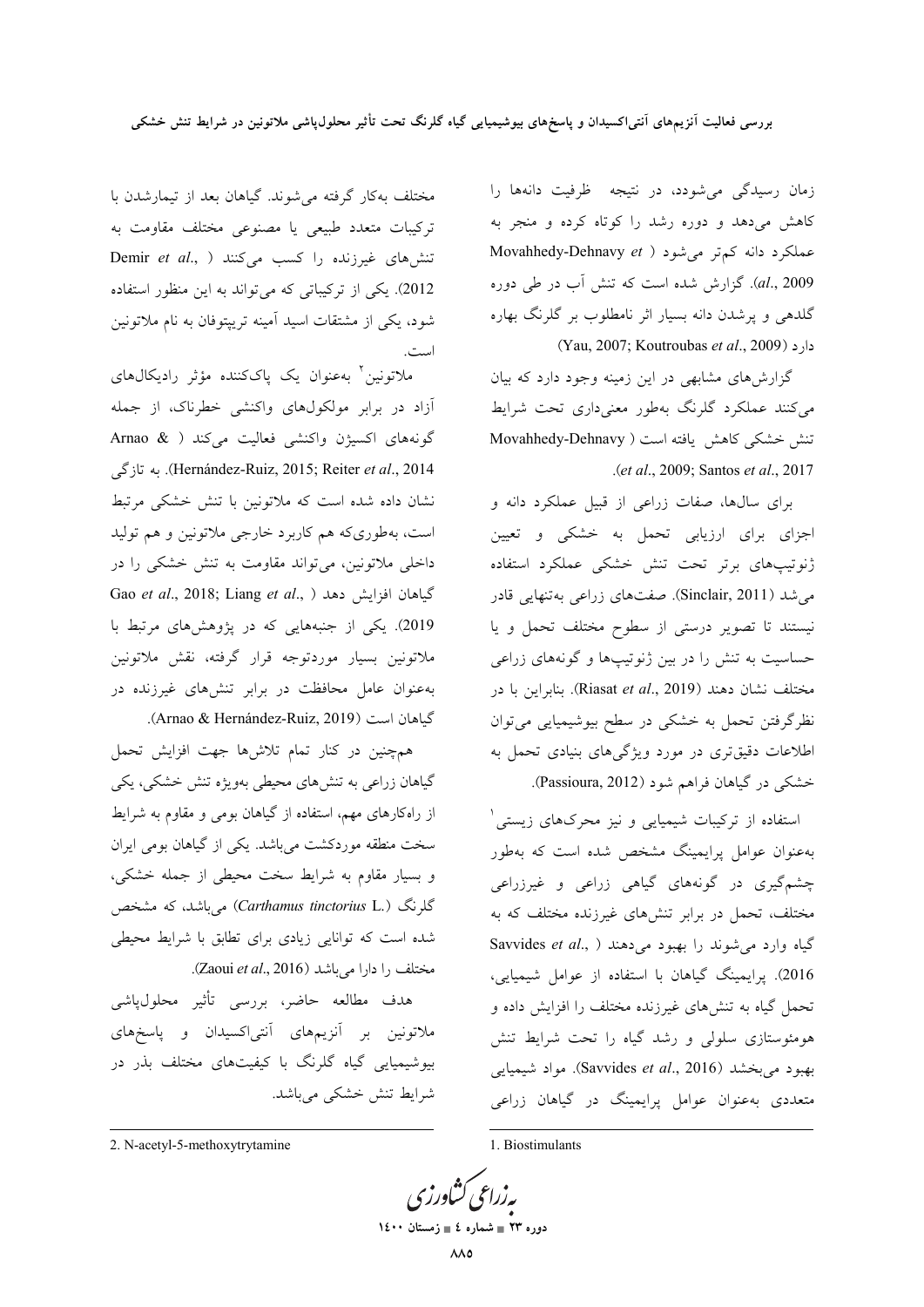۲. مواد و روشها

بهمنظور بررسی تأثیر محلول،پاشی ملاتونین بر بوتههای گلرنگ رشدیافته از بذور انبارشده و تازه برداشتشده رقم گلدشت در شرایط تنش خشکی، آزمایشهایی طی سال های زراعی ۹٦-١٣٩٥ و ۹۷-١٣٩٦ در مزرعه پژوهشی پردیس ابوریحان دانشگاه تهران و آزمایشگاه فیزیولوژی گیاهی دانشکده کشاورزی دانشگاه شاهد، انجام گرفت. آزمایش مزرعهای بهصورت اسپلیت-فاکتوریل در قالب طرح بلوکهای کامل تصادفی با چهار تکرار انجام گرفت. عوامل آزمایش عبارت بودند از دو سطح تنش خشکی (آبیاری معمولی یا آبیاری پس از ٥٠ درصد تخلیه رطوبت از ظرفیت زراعی خاک) و آبیاری پس از ۸۵ درصد تخلیه رطوبت از ظرفیت زراعی خاک در مرحله گلدهی) بود که در کرتهای اصلی قرار گرفتند. کرتهای فرعی، شامل ٤ سطح بود که عبارت بودند از کیفیت بذر (۱- بذور انبارشده و ۲- بذور تازه برداشتشده) و محلولپاشی (۱- شاهد؛ محلولپاشی با آب مقطر و ۲- محلول پاشی ملاتونین ۰/۲ میلی مولار).

در کل آزمایشهای انجامگرفته، دو توده بذری شامل بذور گلرنگ انبارشده و نیز بذور تازه برداشتشده مورد استفاده قرار گرفت. رقم مورداستفاده گلرنگ، گلدشت بود که دارای تیپ رشد بهاره، بیِخار، مقاوم به ریزش و با میزان روغن دانه ۳۰-۲۵ درصد است. بذور گلرنگ (Carthamus tinctorius L.) رقم گلدشت تازه برداشت شده در سال ۱۳۹۵ از بخش دانههای روغنی مؤسسه تحقیقات اصلاح و تهیه نهال و بذر کرج تهیه شد. بذور انبارشده گلرنگ رقم گلدشت، بهمدت هشت سال در شرایط انبارداری طبیعی (دما ٢٠-٢٨ درجه سانتی گراد و رطوبت نسبی ٥٥ تا ٦٠ درصد) نگهداری شده بودند. در سال اول کشت (۱۳۹۵) جهت تیمار بذور انبارشده از بذرو تولیدشده در سال ۱۳۸۷ استفاده شد و برای تیمار بذور تازه

برداشت شده از بذور تولید سال ۱۳۹۵ بخش دانههای روغنی مؤسسه اصلاح نهال و بذر استفاده شد. همچنین در سال دوم کشت (۱۳۹٦) جهت تیمار بذور انبارشده از بذور تولیدشده در سال ۱۳۸۸ استفاده شد و نیز جهت تیمار بذور تازه برداشتشده از بذور تولیدشده سال ۱۳۹۶ حاصل از برداشت محصول سال اول، استفاده شد. همچنین ماده ملاتونین (N- استیل-٥-متوکسی تریپتامین) استفاده شده متعلق به شرکت سیگما آلدریخ بود.

مزرعه آموزشی پژوهشی شماره ۲ پردیس ابوریحان دانشگاه تهران واقع در منطقه قزلاق از توابع شهرستان پاکدشت در عرض جغرافیایی ۳۵ درجه و ۲۸ دقیقه شمالي و طول جغرافيايي ٥١ درجه و ٣٦ دقيقه شرقي قرار دارد. این منطقه طبق طبقهبندی اقلیمی دومارتن جزو مناطق خشک محسوب میشود که در آن میانگین بارندگی سالیانه ۱٤۱ میلی متر، دمای متوسط سالانه ۱۵/٦ درجه سلسیوس و متوسط ارتفاع از سطح دریا در آن حدود ۱۰۲۰ متر میباشد. مشخصات فیزیکی-شیمیایی خاک مکان آزمایش (جدول ۱) و آب مورداستفاده در آبیاری (جدول ۲) و همچنین نمودار آبوهوای دوساله (شکل ۱) در زیر آورده شده است. دلیل بالابودن میزان فسفر و پتاسیم خاک مزرعه موردمطالعه، دپوی کود دامی تولیدشده در دامداری این مزرعه طی سالهای متمادی بوده است. در مورد وضعیت آب آبیاری لازم به ذکر است که آب آبیاری از لحاظ هدایت الکتریکی به پنج کلاس طبقهبندی میشود که آب آبیاری مکان آزمایش بهعنوان شور در نظر گرفته می شود. همچنین از لحاظ میزان سدیم، آب آبیاری به چهار کلاس طبقهبندی می شود. طبق این روش، آب آبیاری مکان آزمایش در رده C5-S3 قرار گرفت، که مشخص میکند که آب مورداستفاده جهت آبیاری مناسب اما میزان سدیم در این آب بالا می باشد.

یه زراعی کشاورزی

دوره ۲۳ = شماره ٤ = زمستان ۱٤٠٠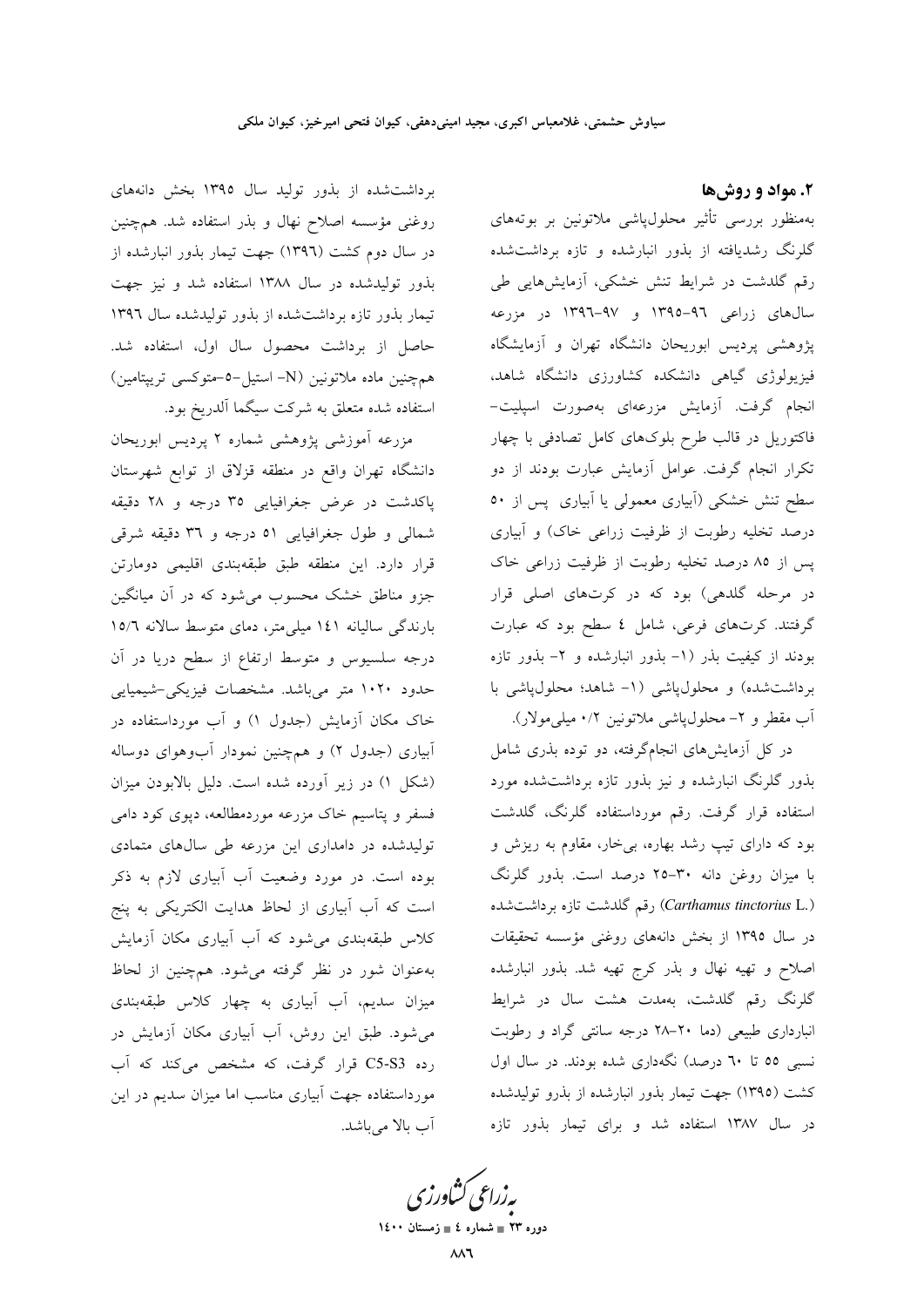| کربن<br>اَلی      | منگنز        | مس                 | روى                 | آهن                                 | پتاسيم قابل<br>جذب                                  | فسفر قابل<br>جذب                                          |                | نيتروژن<br>کل                 | هدايت<br>الكتريكي |                     | اسيديته                   | بافت خاک  |
|-------------------|--------------|--------------------|---------------------|-------------------------------------|-----------------------------------------------------|-----------------------------------------------------------|----------------|-------------------------------|-------------------|---------------------|---------------------------|-----------|
| $(\%)$            | (ppm)        | (ppm)              | (ppm)               | (ppm)                               | (ppm)                                               | (ppm)                                                     |                | $(\%)$                        | (dS/m)            |                     |                           |           |
| $1/\epsilon$      | $\Lambda$ /9 | $\cdot/\wedge r$   | $\Upsilon/\Upsilon$ | 2/77                                | VTY                                                 | ٧٩                                                        |                | $\cdot/\sqrt{2}$              | $V/\delta V$      |                     | $\Lambda/\Upsilon$        | لومي– رسي |
|                   |              |                    |                     |                                     | جدول ۲. مشخصات فیزیکی و شیمیایی أب محل اجرای أزمایش |                                                           |                |                               |                   |                     |                           |           |
| سديم محلول<br>(%) | 」<br>と       | $\hat{\mathbf{c}}$ |                     | یکر بنات (meq/l)<br>کربنات (Ineq/I) | $(\mathrm{meq} / 1)$ $\mathrm{cm}$                  | های محلول<br>$\left( \min \right)$<br>$\overline{\Delta}$ | منيزيم (meq/l) | سولفات (meq/l)                | (meq/l) استسلا    | $(\text{map}(1))$   | هدایت الکتریکی<br>(mS/cm) | اسبديته   |
| 22/90             | 7/97         | $C5-S3$            |                     | 0/77<br>٠                           | Y9/2                                                | YZE                                                       | ۱۹             | $\Upsilon V/\Upsilon \Lambda$ | $\sqrt{}$         | $\gamma \gamma / o$ | $\circ r q$ .             | V/V       |

جدول ۱. مشخصات فیزیکی و شیمیایی خاک محل اجرای ازمایش





شکل ۱. تغییرات ابوهوایی مزرعه قزلاق در طی دو سال ازمایش مزرعهای

ېه زراعی کشاورزی **۱**٤٠٠ = شماره ٤ = زمستان ۱٤۰۰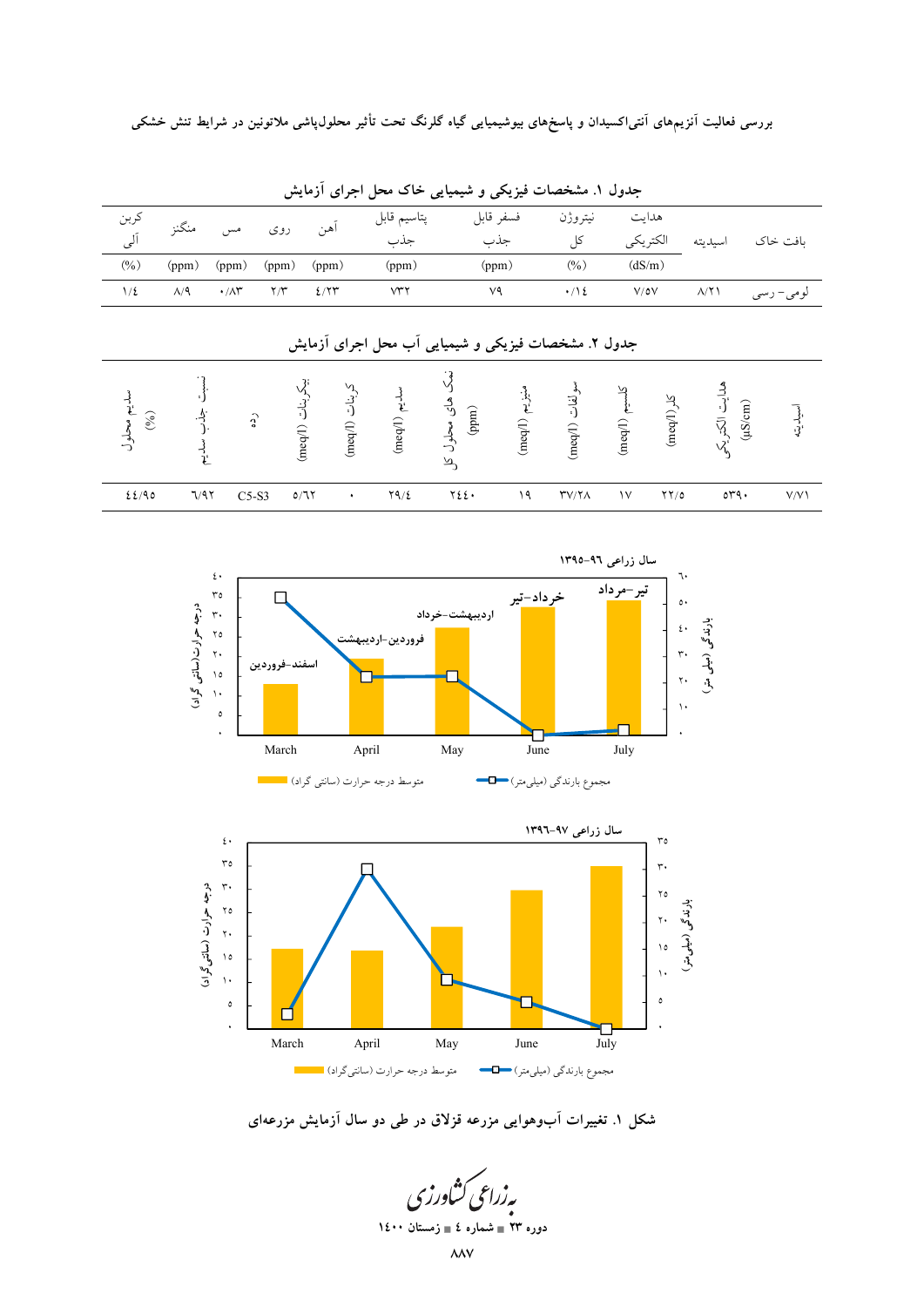تا ٦٠ سانتی متر) شد. نمونههای برداشتشده بلافاصله وزن و جهت تعیین درصد رطوبت وزنی خاک، به آون به دمای ۱۰۰ درجه سلسیوس، منتقل شد. قبل از آبیاری مجدد، اجازه داده شد تا رطوبت خاک درعمق ریشه به ۸۵ درصد تخلیهٔ رطوبت ظرفیت زراعی برسد. بنابراین زمان آبیاری برای سطوح آبیاری ٥٠ و ٨٥ درصد تخلیه از حد رطوبت ظرفیت زراعی بهترتیب، زمانی بود که رطوبت خاک در عمق ۳۰-۰ سانتی متر، به ۱۱/۵ و ۵/۷۵ درصد و در عمق ۳۰-۳۰ سانتی متر، به ١٤ و ٧ درصد رسيد. همچنين در زمان اعمال تنش خشکی تعداد دفعات آبیاری کرتهای بدون تنش و تنش خشکی بهترتیب ٥ و ٣ مرتبه بود.

پس از پایان مرحله گلدهی و قبل از شروع مرحله پرشدن دانه (کد ۷۱ نظام BBCH)، نمونهبرداری برگی جهت اندازهگیری خصوصیات بیوشیمیایی انجام گرفت. سنجش فعالیت آنزیم کاتالاز بهروش Chance & Maehly (1955) انجام گرفت. تجزيه اّب اكسيژنه با کاهش جذب در طول موج ۲٤۰ نانومتر بهوسیلهٔ دستگاه اسيكتروفتومتر (OPTIZEN 3220UV) ساخت كشور کره جنوبی در مدت دو دقیقه پیگیری شد و بهازای هر میلیگرم پروتئین در عصارهٔ آنزیمی بیان شد. واحد فعالیت بهصورت تغییرات جذب به میلیگرم پروتئین در دقیقه در وزن تر بیان شد. فعالیت آنزیم آسکوربات پراکسیداز، با استفاده از روش Nakano & Asada (1981)، از طريق اكسيداسيون أسكوربات، توسط اسپکتروفتومتر، در طول موج ۲۹۰ نانومتر اندازهگیری شد. سنجش فعالیت بخش محلول آنزیم پراکسیداز و يلي فنل اكسيداز طبق روش .Ghanati et al (2002) انجام شد.

جهت اندازهگیری فعالیت آنزیم سوپراکسید دیسموتاز، از روش مطرح شده توسط Giannopolitis & Ries (1997) براساس جذب نمونهها در طول موج ٥٦٠ نامومتر

جهت اعمال تنش خشکی، با توجه به اینکه مرحله گلدهی حساس ترین مرحله نسبت به کمآبی است، این مرحله بهعنوان زمان اعمال تنش خشكى مدنظر قرار گرفت. جهت تعیین مراحل رشد در گلرنگ از نظام کددهی Flemmer et al., 2015) BBCH)، استفاده شد. بر این اساس مرحله گلدهی در گلرنگ زمانی بود که ٥٠ درصد گلهای گلرنگ باز می شوند (کد ٦٥). بنابراین زمان اعمال تنش خشکی در این مرحله انجام گرفت. بر این اساس آبیاری کرتهای شاهد (بدون تنش) تا پایان دوره رشد براساس تخلیه ٥٠ درصد رطوبت ظرفیت زراعی انجام گرفت، درحالیکه آبیاری کرتهای تنش خشکی تا مرحله ٥٠ درصد گلدهی براساس تخلیه ٥٠ درصد رطوبت ظرفیت زراعی صورت گرفت و پس از آن آبیاری براساس اندازهگیری میزان رطوبت خاک و رسیدن رطوبت خاک به ٨٥ درصد تخليه رطوبت ظرفيت زراعي انجام شد. براي اندازهگیری درصد رطوبت وزنی خاک در نقاط پتانسیلی ظرفیت زراعی و نقطه پژمردگی دائم نیز از منحنی رطوبت خاک استفاده شد (Saxton et al., 1986). مطابق این روش، مقدار رطوبت خاک در ظرفیت مزرعه ۰/۳۱٦۸ و رطوبت خاک در نقطه پژمردگی، ۱۵۸٤٪ گرم در مترمکعب تعیین شد. همچنین محلولپاشی ملاتونین در مزرعه، در کد ٦٥ نظام BBCH، در مرحله ٥٠ درصد گلدهي همزمان با اعمال تنش خشکی و عصر هنگام در یک نوبت انجام پذیرفت. برای اطیمنان از نفوذ محلول به برگها و نیز افزایش قدرت نفوذ، از سورفاكتانت تويين ٢٠ با غلظت ٥ درصد حجمي-حجمى استفاده شد.

برای تعیین زمان آبیاری در هر تیمار نیز از روش وزنی ٰ Akbari et al., 2020; Fathi Amirkhiz et al., ) استفاده شد 2021). بدين منظور، ٤٨ ساعت بعد از آبياري، اقدام به برداشت نمونه خاک از عمق توسعه ریشه (صفر تا ۳۰ و ۳۰

1. Gravimetric

بەزراعى كشاورزى دوره ۲۳ = شماره ٤ = زمستان ۱٤۰۰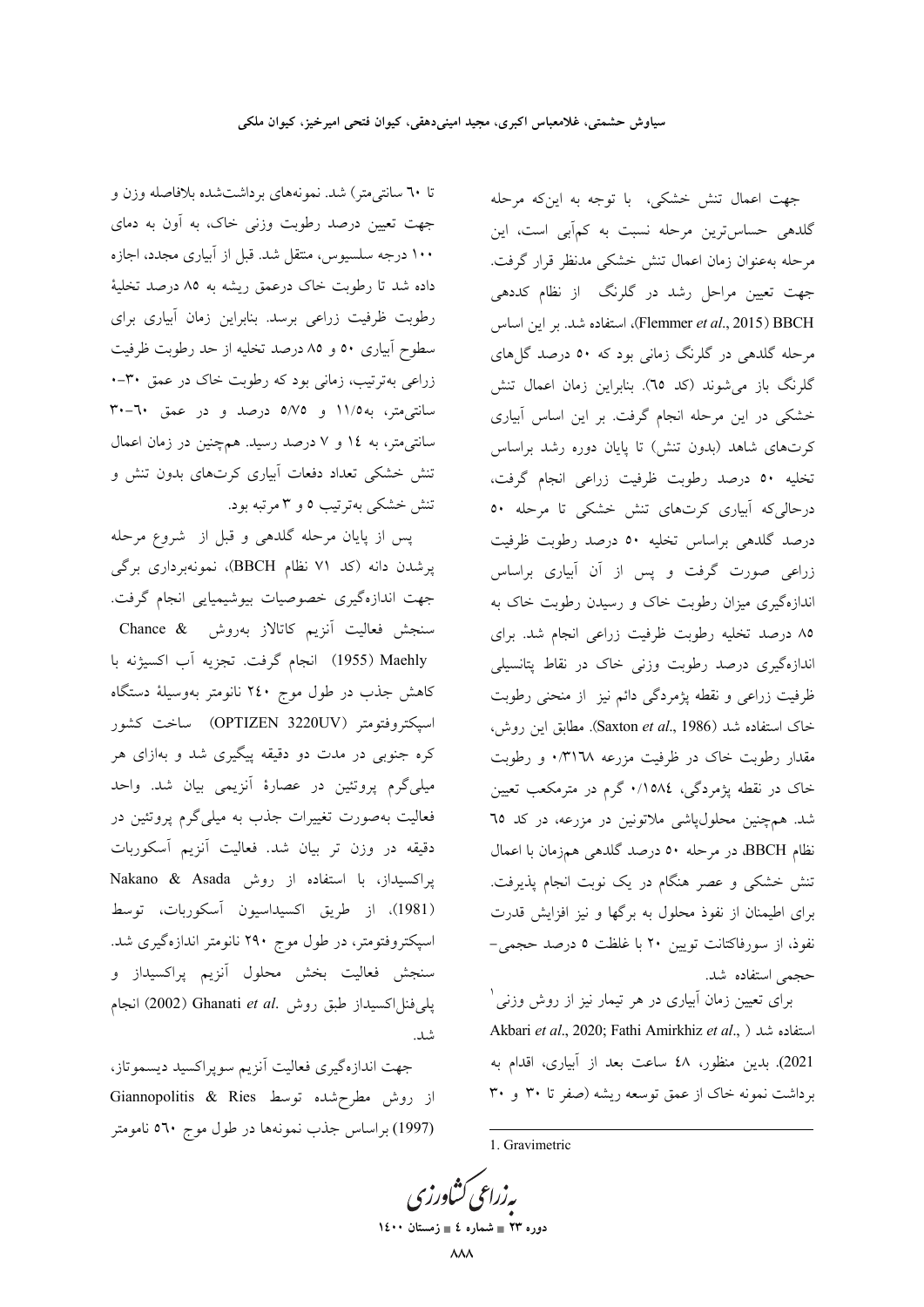انجام گرفت. برای اندازهگیری مقدار پروتئینهای محلول در برگ از روش Bradford (1976) استفاده شد. غلظت پروتئين برحسب میلیگرم بر گرم بافت تازه با استفاده از منحنی استاندارد که توسط سرم آلبومین گاوی تهیه شده بود، محاسبه شد. برای اندازهگیری پرولین محتوای بافت برگ از روش Bates et al. استفاده شد. غلظت با استفاده از منحنی استاندارد تعیین شد. میزان پراکسیداسیون لیپیدهای غشایی با استفاده از اندازهگیری میزان مالوندیآلدهید (MDA) به عنوان فرآورده نهایی پراکسیداسیون لیپیدهای غشا انجام شد (De Vos et al., 1991).

در پایان فصل رشد و پس از رسیدگی کامل، تعداد پنج بوته از هر کرت انتخاب و اجزای عملکرد شامل تعداد غوزه در بوته، تعداد دانه در غوزه و وزن هزاردانه، اندازهگیری شد. برای تعیین عملکرد گلرنگ، از هر کرت آزمایشی، مساحتی برابر با ۲ مترمربع، برداشت شد. پس از کوبیدن و جداکردن دانهها بهوسیله غربال، عملکرد دانه اندازهگیری شد. به منظور انجام محاسبههای آماری از نرمافزار آماری SAS (نسخه ٩/٤) استفاده شد. مقایسهٔ میانگینها با استفاده از روش LSD در سطح احتمال ٥ درصد انجام گرفت. همچنین اثرهای متقابل با استفاده از روش برشدهی اثر متقابل (LSMEANS) توسط دستور PDIFF انجام گرديد.

## 3. نتايج و بحث

(\*توضيح: جدولهاي (٣) و (٤) مشخص كننده وضعيت معنیداری صفات میباشند و از این رو از ذکر معنیدار بودن یا نبودن صفات در متن خودداری شده است.)

در مورد شرایط آبوهوا طی دو سال زراعی مشخص شد که متوسط درجه حرارت در سال دوم کمتر (۱/۱۷ درجه سلسیوس خنک تر) از سال اول بود. متوسط درجه حرارت در خردادماه سال اول که مطابق بود با زمان

گلدهی گلرنگ، حدود ۲/۷۷ درجه سلسیوس گرمتر از خردادماه در سال دوم بود. همچنین متوسط میزان بارندگی در سال دوم در مقایسه با سال اول به میزان ۵۲/۳٦ درصد کم تر بود. میزان بارندگی در هر دو سال در ماه خرداد ناچیز بود. بنابراین بعد از آبیاری تا رسیدن به ۸۵ درصد تخلیه رطوبت از ظرفیت زراعی، باران مؤثری در طی گلدهی رخ نداد و دوره تنش خشکی القاشده طی دو سال زراعی بهوسیله بارندگی، تحت تأثیر قرار نگرفت. در نتیجه در سال دوم، شرایط تنش محیطی از جمله فقدان بارندگی در طی دوره گلدهی و گردهافشانی در سال دوم از سال اول بیش تر بود.

#### فعاليت آنزيم سوپراكسيدديسموتاز

نتایج برشدهی اثر متقابل سهگانه در سال اول نشان داد که در شرایط بدون تنش، در گیاهان حاصل از بذور انبارشده، محلول،پاشی ملاتونین باعث کاهش فعالیت آنزیم سوپراکسیددیسموتاز شد، بهطوریکه محلولپاشی ملاتونين باعث كاهش فعاليت آنزيم سوپراكسيدديسموتاز تا ۲۹/۵۸ درصد شد. با وقوع تنش خشکی در گیاهان حاصل از بذور انبارشده، محلولپاشی با ملاتونین باعث افزايش ٣٧/٦١ درصدى فعاليت آنزيم سوپراكسيدديسموتاز در مقایسه با شاهد شد، اما در گیاهان حاصل از بذور تازه برداشت شده، با وجود افزایش فعالیت آنزیم سوپراکسیددیسموتاز در مقایسه با شاهد، این تفاوت معنی<mark>دار</mark> نبود (جدول ٦). برشدهی اثر تنش× محلولپاشی در سال دوم نشان داد که در شرایط بدون تنش، با وجود فعالیت بیش تر آنزیم سوپراکسیددیسموتاز با محلول،پاشی ملاتونین، اما تفاوت معنىدارى با شاهد ديده نشد. اما با وقوع تنش خشکی، محلولپاشی ملاتونین موجب افزایش ۳۸/٦٩ درصدی فعالیت آنزیم سوپراکسیددیسموتاز در مقایسه با شاهد شد (جدول V).

بەزراعى ڭشاورزى

دوره ۲۳ = شماره ٤ = زمستان ۱٤۰۰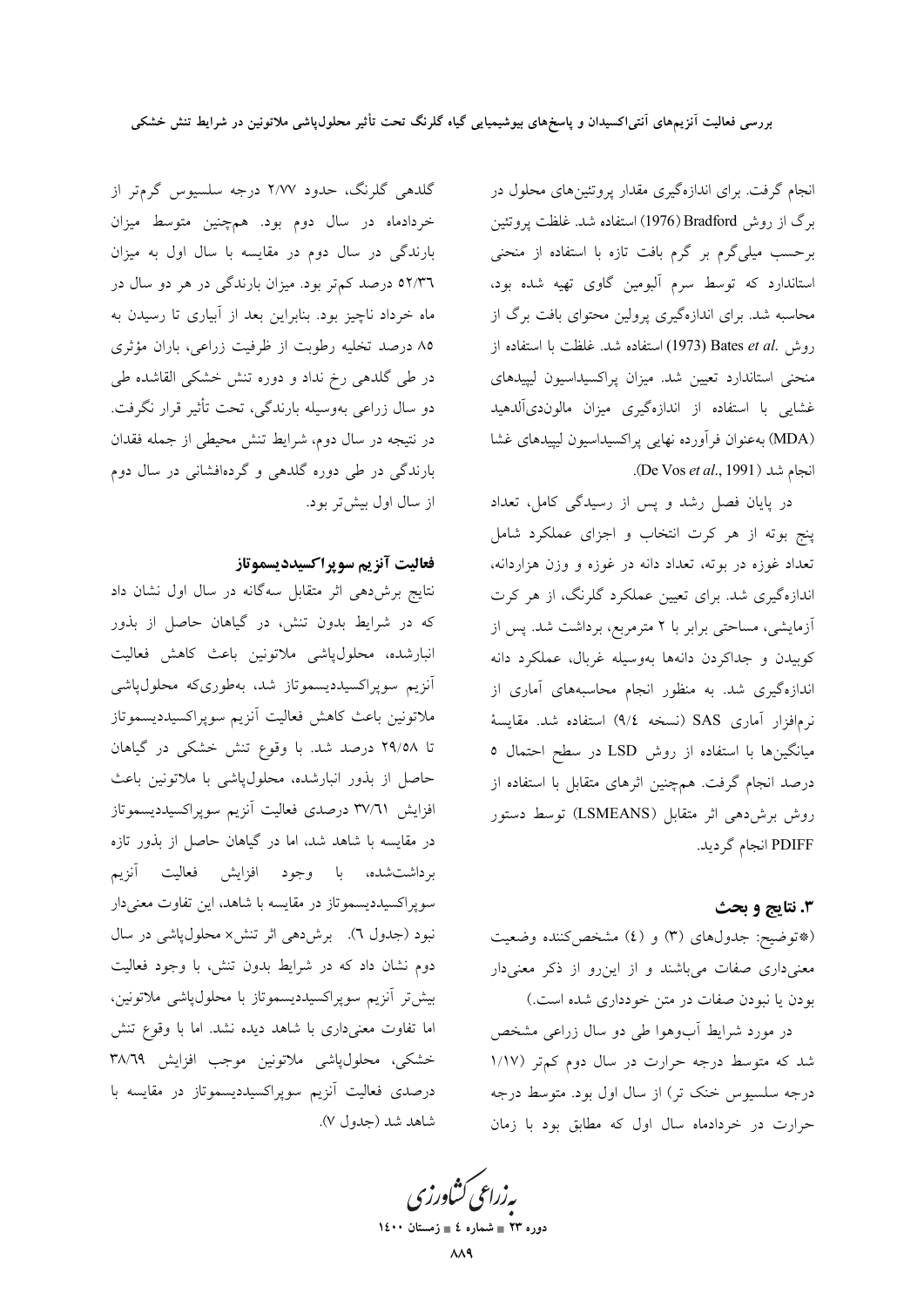سیاوش حشمتی، غلامعباس اکبری، مجید امینیدهقی، کیوان فتحی امیرخیز، کیوان ملکی

|                                                         |                                                       |                                                           | ميانگين مربعات                                       |                                                          |                                                                                               |                          |                           |         |
|---------------------------------------------------------|-------------------------------------------------------|-----------------------------------------------------------|------------------------------------------------------|----------------------------------------------------------|-----------------------------------------------------------------------------------------------|--------------------------|---------------------------|---------|
| فعاليت أنزيم أسكوريات<br>پراکسيداز                      | فعاليت آنزيم كاتالاز                                  | سوپراكسيدديسموتاز<br>فعاليت آنزيم                         | پروتئین های محلول برگ                                | مالوندى آلدهيد                                           | اسيد أمينه پرولين                                                                             | درجه آزادی               | منابع تغيير               |         |
| $\cdot/\cdot\cdot\angle$ AV $\cdot$                     | $\cdot/\cdot\cdot\setminus\cdot\wedge\vee$            | (1.110)                                                   | $\cdot/\cdots\tau\vee\cdot\gamma$                    | $\cdot/\lambda\cdot\zeta$                                | $\cdot/\cdot\cdot\cdot\cdot$ $\uparrow\circ\vee$                                              | $\mathbf{\breve{r}}$     | تكرار                     |         |
| $\cdot/\cdot\cdot\setminus\cdot\mathsf{YVs}$            | $\cdot$ /7917**                                       | $\cdot/\cdot\cdot\cdot$ 009 $\gamma$ ms                   | $\cdot$ / $\cdot$ $\uparrow\uparrow\cdot\uparrow$ ns | $\cdot$ /079 $\ell$ ns                                   | $\cdot/\cdots$ \r\q*                                                                          | $\lambda$                | تنش                       |         |
| $\cdot$ / $\cdot$ $\cdot$ $7797$                        | $\cdot/\cdot\cdot\wedge\zeta$                         | $\cdot/\cdot\cdot$ 292 $\vee$                             | $\cdot/\cdot$ \ $\wedge\uparrow$                     | .72117                                                   |                                                                                               | ٣                        | تكرار×تنش                 | سال اول |
| **199**                                                 | */٢١٨٦**                                              | $\cdot$ / $\cdot$ $\vee$ $\wedge$ $\wedge$ $\wedge$       | $\cdot$ / $\cdot$ \ $\circ$ ns                       | $\cdot$ / $\cdot$ {997ms                                 | $\cdot/\cdot\cdot\cdot\cdot\cdot\cdot\cdot$                                                   | ١                        | كيفيت بذر                 |         |
| $\cdot/\cdot$ ) $\mathsf{Y}^{\ast}\cdot\mathsf{T}^{**}$ | $\cdot$ /1۳۲۹**                                       | $\cdot/\cdot\cdot\cdot\text{EOM}$                         | $\cdot/\cdot\cdot$ \ 0 $\land$ ns                    | $\cdot$ /۲۲۹٤ns                                          | $\cdot/\cdot\cdot\cdot\cdot\cdot\cdot\cdot\cdot\text{ }$ lns                                  | $\lambda$                | محلول پاشى                |         |
| $\cdot/\cdot$ \ $\wedge\cdot$ \**                       | $\cdot$ / $\cdot$ 09 $\ast$ *                         | $\cdot/\cdot\cdot$ 72 77ns                                | $\cdot/\cdot\cdot$ \\rms                             | $\cdot$ / $\vee$ $\circ$ $\circ$ $\circ$ $\circ$ $\circ$ | $\cdot/\!\cdot\!\cdot\!\cdot$ $\mathsf{Y}\mathsf{Y}\mathsf{Y}\mathsf{Y}\mathsf{Y}\mathsf{ns}$ | ١                        | تنش× كيفيت بذر            |         |
| $\cdot$ / $\cdot$ { $\wedge \cdot$ 0**                  | $\cdot$ /۲۱۹٦**                                       | $\cdot / \cdot 70 \cdot 7**$                              | $\cdot$ / $\cdot$ $\vee$ $\vee$ q**                  | ·/\VYYns                                                 | $\cdot / \cdot \cdot \cdot \circ \cdot \setminus 0^{**}$                                      | $\lambda$                | تنش × محلول،پاشي          |         |
| <b>./. ۳۲</b> ۷**                                       | ·/۲۲۷٤**                                              | $\cdot/\cdot\cdot\cdot\text{10}$ ms                       | $\cdot/\cdot\cdot\cdot\{117\}$ ns                    | $\cdot$ /\\\\ms                                          | $\cdot/\cdot\cdot\cdot$ $\cdot$ $\gamma$ 97 $\cdot$ ns                                        | $\lambda$                | كيفيت بذر× محلولپاشي      |         |
| $\cdot/\cdot 0$ \ $\wedge^{\ast\ast}$                   | <b>.</b> / $\mathcal{M}^*\Lambda$ \**                 | $\cdot/\cdot$ ) or $\uparrow *$                           | $\cdot$ / $\cdot$ $\vee$ $\wedge$ ns                 | $\cdot$ / $\cdot$ {99ms                                  | $\cdot/\cdots\cdot$ 1779 $\text{ns}$                                                          | ١                        | تنش× كيفيت بذر× محلولياشي |         |
| $\cdot/\cdot\cdot\cdot$ ovr $\cdot$                     | $\cdot/\cdot\cdot\cdot\circ\cdot$ \ $\Upsilon$        | $\cdot$ / $\cdot$ $\cdot$ $\cdot$ $\circ$ $\circ$         | ۰/۰۰٤۳                                               | ۰/۱۲۲۰۳                                                  | $\cdot/\cdot\cdot\cdot\cdot\vee\Upsilon$                                                      | ١٨                       | خطا                       |         |
| 9/99                                                    | 11/9                                                  | 12/71                                                     | 11/70                                                | Y2/T0                                                    | 7/77                                                                                          | $\overline{\phantom{a}}$ | ضريب تغييرات (درصد)       |         |
| $\cdot$ / $\cdot$ ۳٥۷ $\vee$                            | $\cdot/\cdot\cdot$ $\uparrow\uparrow\wedge\uparrow$   | .7.9712                                                   | 4/119                                                | $Y/Y$ $\cdot \wedge$                                     | $\cdot$ / $\cdot$ $\cdot\cdot\cdot\cdot\uparrow\mathcal{N}$                                   | $\mathbf{r}$             | تكرار                     |         |
| $Y/\{211**}$                                            | $\cdot/\cdot\cdot\cdot\mathsf{U}\mathsf{W}\Lambda$ ns | $\cdot$ / $\cdot$ Y $\cdot$ V $\wedge^*$ *                | ***۱۹۰۲**                                            | $\cdot/\cdot\cdot$ ns                                    | $\cdot/\cdot\cdot\cdot\cdot\setminus\tau_{\text{Lns}}$                                        | $\lambda$                | تنش                       |         |
| $\cdot$ / $\cdot$ ۳0 $\cdot$ $\epsilon$ ns              | $\cdot/\cdot\cdot\cdot$ ) $\zeta\wedge\breve{\tau}$   | $\cdot/\cdot\cdot\cdot$ rolo                              | $\cdot/\cdots$ ۳۲۹                                   | $\cdot$ / $\cdot$ ۳٥٣٥                                   | •/••••••V٥                                                                                    | ٣                        | تكرار×تنش                 |         |
| 1/V٤٤٦**                                                | $\cdot$ / $\cdot$ 9112**                              | $\cdot/\cdot\cdot\cdot$ 1919ns                            | $\cdot/\cdot \cdot \circ \theta$ ins                 | $\cdot/\right)$ + 19 $\Lambda$ ns                        | $\cdot/\cdot\cdot\cdot\cdot\sqrt{W}$ ns                                                       | $\lambda$                | كيفيت بذر                 |         |
| \/V0V\**                                                | $\cdot/\cdot\cdot$ $\wedge$ { $\wedge$ \ \ ns         | $\cdot / \cdot \frac{1}{2} V \leq \frac{1}{2} * *$        | *********                                            | $\cdot$ / $\cdot$ \ $\uparrow \uparrow \uparrow$ \ ns    | $\cdot/\cdot\cdot\cdot\cdot\cdot\vee_{\text{ms}}$                                             | $\lambda$                | محلول پاشى                |         |
| $Y/4\Lambda1.***$                                       |                                                       | $\cdot/\cdot$ $\uparrow$ $\uparrow$ $\uparrow$ $\uparrow$ | $\cdot$ / $\cdot$ $\forall$ Y $\forall$ ns           | $\cdot/\cdot\cdot\{\cdot\}\sqrt{\lambda}$ ns             | $\cdot/\cdot\cdot\cdot\setminus\{\text{oVns}\}$                                               | $\lambda$                | تنش×كيفيت بذر             | سال دوم |
| 1/0AV0**                                                | $\cdot$ /1291**                                       | $\cdot/\cdot$ )۳۹۸*                                       | •/• • ٩∧• • ns                                       | $\cdot / 2 \cdot V9**$                                   | $\cdot/\cdot\cdot\cdot\cdot\in\mathbb{N}$ ns                                                  | ١                        | تنش × محلول،پاشي          |         |
| <b>1/۳/۸/۲**</b>                                        | $\cdot/\cdots$ \ "\\"ns                               | $4/17702**$                                               | $\cdot$ / $\cdot$ ۳۸۸*                               | $\cdot/\cdot\cdot\{\cdot\}_{\text{ns}}$                  | $\cdot/\cdot\cdot\cdot$ 17 $\cdot\wedge^{**}$                                                 | $\lambda$                | كيفيت بذر× محلولپاشي      |         |
| $Y/TY0**$                                               | $\cdot/\cdot\cdot\cdot$ Tns                           | $\cdot/\cdot\cdot\cdot$ { $\Upsilon$ \right] \right]      | $\cdot/\cdot\cdot$ \ ] { $\circ$ ns                  | $\cdot$ / { 9 $\mathsf{Y}$ 0**                           | */••••۷٦٢٩**                                                                                  | ١                        | تنش×کیفیت بذر × محلولپاشی |         |
| $\cdot$ / $\cdot$                                       | $\cdot/\cdot\cdot$ YYV                                | $\cdot/\cdot\cdot$ $\cdot\cdot\cdot$                      | $\cdot/\cdot\cdot$ OAV9                              | $\cdot$ / $\cdot$ $\uparrow$ $\uparrow$ $\uparrow$       | $\cdot/\cdot\cdot\cdot\cdot$ ٦١٢                                                              | ۱۸                       | خطا                       |         |
| $Y \cdot / YV$                                          | $Y0/\cdot Y$                                          | 12/0V                                                     | 11/9V                                                | 10/71                                                    | $0/\xi$                                                                                       | $\qquad \qquad -$        | ضريب تغييرات (%)          |         |

جدول ٣. تجزيه واريانس صفات بيوشيميايي گلرنگ تحت تأثير محلول¢لشي ملاتونين

ns» \* و \*\* بهترتیب غیر معنیدار و معنیدار در سطح احتمال ٥ و ١ درصد.

## فعاليت آنزيم كاتالاز

بهطورکلی، نتایج نشان داد که در هر دو سال آزمایش، محلول،پاشی با ملاتونین، فعالیت آنزیم کاتالاز را افزایش داد البته در سال دوم، تفاوت چشمگیر نبود. بررسی برشدهی اثر سهگانه در سال اول نشان داد که در شرایط بدون تنش، در گیاهان حاصل از بذور انبارشده، محلول پاشی با ملاتونین، باعث افزایش فعالیت کاتالاز در مقایسه با شاهد شد. اما در گیاهان حاصل از بذور تازه

برداشت شده، بهطور معکوسی، فعالیت کاتالاز با محلول،پاشی ملاتونین کاهش یافت. در شرایط تنش خشکی نیز در گیاهان حاصل از بذور انبارشده، فعالیت کاتالاز با محلول،پاشی ملاتونین کاهش یافت. بهطوریکه در مقایسه با شاهد (محلولپاشی با آب)، به میزان ۷۱/۳۷ درصد، کاهش فعالیت داشت، اما در گیاهان حاصل از بذور تازه برداشتشده، محلول،پاشی ملاتونین، فعالیت کاتالاز را بهشدت افزایش داد (جدول ٦).

ېه زراعی کشاورزی

دوره ۲۳ ∎ شماره ٤ ∎ زه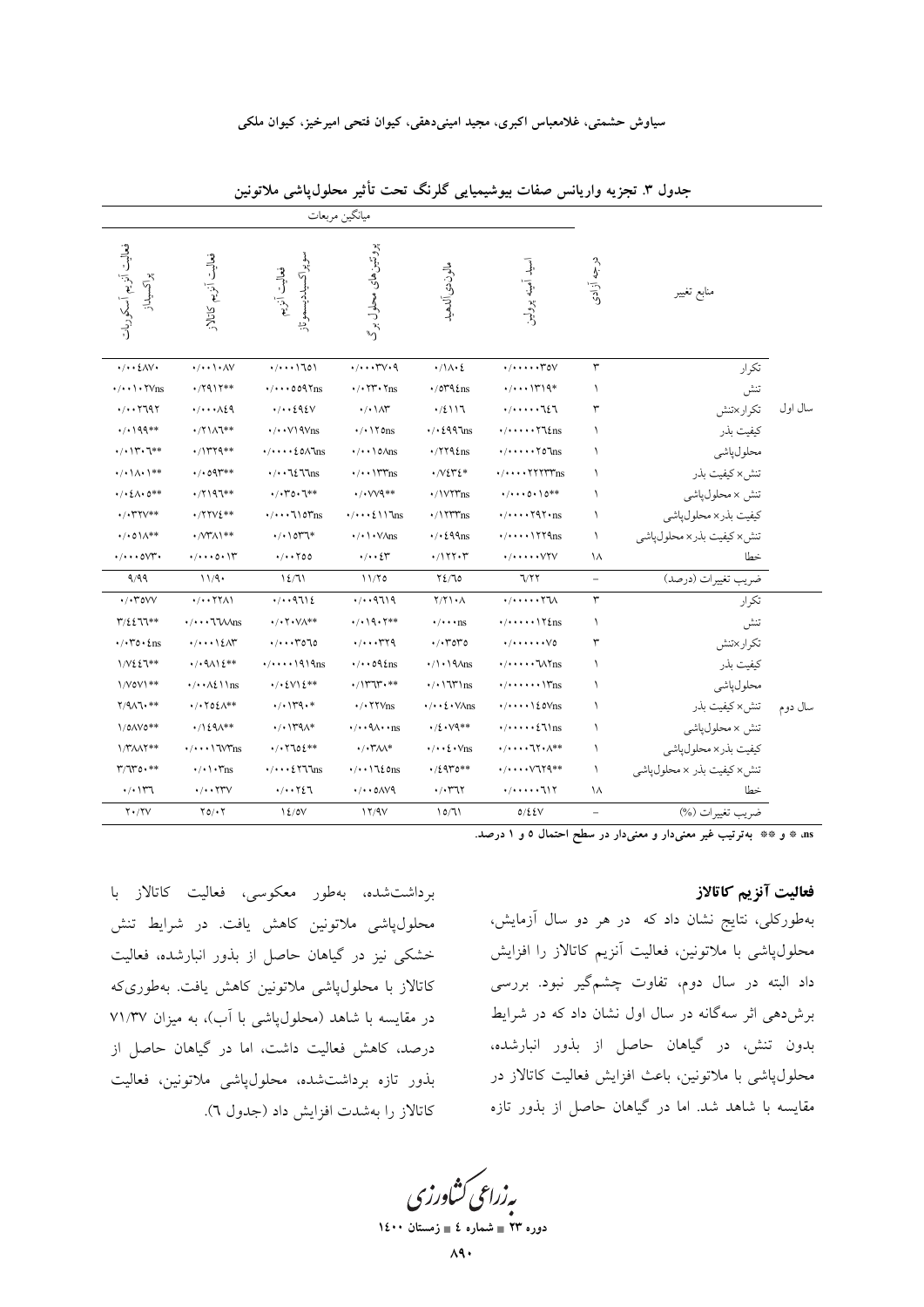|         |                               |                          |                                                      |                                                                     | ميانگين مربعات                       |                                                                 |                                                                             |
|---------|-------------------------------|--------------------------|------------------------------------------------------|---------------------------------------------------------------------|--------------------------------------|-----------------------------------------------------------------|-----------------------------------------------------------------------------|
|         | منابع تغيير                   | درجه                     | فعاليت آنزيم                                         | فعاليت أنزيم                                                        | تعداد غوزه                           | تعداد دانه                                                      | عملكرد                                                                      |
|         |                               | ازادى                    | پراكسيداز                                            | پلى فنل اكسيداز                                                     | در بوته                              | در غوزه                                                         | دانه                                                                        |
|         | تكرار                         | $\mathbf r$              | $\cdot/\cdot\cdot\cdot\Lambda\Lambda$                | $\cdot/\cdot\cdot\mathsf{YV}$                                       | OY/OY A                              | $0\sqrt{4}$ Vns                                                 | $\mathbf{y} \cdots \mathbf{z} / \mathbf{y} \mathbf{w} \cdot \mathbf{n}$ s   |
|         | تنش                           | $\lambda$                | $\cdot/\cdot \cdot 02*$                              | $\cdot$ / $\cdot$ $\uparrow \uparrow \uparrow \uparrow \uparrow$ ns | $1/170 \cdot ns$                     | $\cdots$ /9 $\ell$ ns                                           | $200710/1979**$                                                             |
|         | تكرار ×تنش                    | ٣                        | (1.1197)                                             | 41.16442                                                            | $\Lambda/\Lambda$ 90 $\Lambda$       | 1.7771.7                                                        | 77EV/VTE                                                                    |
|         | كيفيت بذر                     | $\lambda$                | $\cdot/\cdot$ 129 **                                 | $\cdot / 117.1**$                                                   | $\Lambda$ 1/7 $\Lambda$ 17*          | $\cdot$ / { $V^{\star\star}$ ns                                 | $479772/20V**$                                                              |
|         | محلول پاشي                    | $\lambda$                | $\cdot/\cdot\cdot\vee\cdot\vee^{\ast\ast}$           | $\cdot$ / $\cdot$ \ 00 $\mathcal{E}^{**}$                           | $YAY$ . $YYY**$                      | $12.70V$ $20$ ns                                                | $VVO \cdot \frac{2}{2}$ $\Lambda/T \cdot 0**$                               |
| سال اول | ِ تَنش × كيفيت بذر            | $\lambda$                | $\cdot/\cdot\cdot$ $\uparrow\uparrow\vee\uparrow$ ns | $\cdot$ /7109 **                                                    | YOA/VAIY**                           | $\cdot/\cdot \cdot \text{YVA2ns}$                               | $7791Y. V/T92**$                                                            |
|         | تنش × محلولپاشي               | $\lambda$                | $\cdot$ / $\cdot$ \ { 9**                            | $\cdot$ /19 $\Lambda$ r**                                           | $92/0417*$                           | $9/799\text{Ans}$                                               | $E\Lambda\Lambda$ ۳۲٥/۹٤٩*                                                  |
|         | كيفيت بذر× محلول پاشي         | $\lambda$                | $\cdot$ / $\cdot$ \ ov**                             | $\cdot$ / $\gamma$ $\gamma$ **                                      | $927/170**$                          | $Y07/99A2*$                                                     | 711107/279*                                                                 |
|         | تنش× كيفيت بذر × محلول،پاشي   | ١                        | $\cdot$ / $\cdot$ $\uparrow$ 99**                    | $\cdot/\cdot \cdot \circ \wedge \text{Ins}$                         | $\Lambda$ 11/170.**                  | 2.1                                                             | 1199077.0ns                                                                 |
|         | خطا                           | ۱۸                       | ۱/۰۰۰۵۶۸۳                                            | (1.1019)                                                            | 17/0.79                              | 29/72.9                                                         | $\Lambda Y$ $0 \Lambda 0 / VY$                                              |
|         | ضريب تغييرات (درصد)           | $\overline{\phantom{0}}$ | $\Upsilon\Upsilon/0\Upsilon$                         | 17/7                                                                | $Y \cdot /V$ ٦                       | $Y\rightarrow 9$                                                | 11/20                                                                       |
|         | تكرار                         | ٣                        | $(1)$ q.o.                                           | $\cdot$ / $\cdot$ \ \ $\wedge$ \                                    | 70/7717                              | <b>٣٣٤/٨٢٩٦**</b>                                               | $\Upsilon$ $\Upsilon$ $\Upsilon$ $\Upsilon$ $\Upsilon$ $\Lambda$ $\Upsilon$ |
|         | تنش                           | $\lambda$                | $\cdot$ / $\cdot$ $\vee$ A $\cdot$ $\vee$ **         | $\cdot/\cdot\vee\cdot\Upsilon$                                      | $01/70V/\star*$                      | $\{Y^{\alpha}Q/\cdot 772^{**}\}$                                | $EOWYYV1Y*$                                                                 |
|         | تكرار×تنش                     | ٣                        | $\cdot/\cdot\cdot\cdot$ 9910                         | $\cdot/\cdot\cdot$ $\uparrow\uparrow\uparrow\uparrow$               | .7077                                | $2/V$ $0 \mid Y$                                                | <b>٣١٨٢٧/٤٤٨</b>                                                            |
|         | كيفيت بذر                     | $\lambda$                | $\cdot/\cdot\cdot\Lambda$ over $\ast\ast$            | $\cdot/\cdot \cdot \text{TV}$ \ $\text{f}$ ns                       | $V9/790$ $**$                        | $72/0719$ ns                                                    | $71\land 0770/0.7**$                                                        |
|         | محلول پاشي                    | $\lambda$                | $\cdot/\cdot\cdot\cdot\wedge\tau$ \ns                | $\cdot/\cdot\cdot\wedge\cdot\text{rons}$                            | $\Upsilon V \sim V \cdot V^{**}$     | $V\ell/\text{UVY}$ ns                                           | EV4Y/TVns                                                                   |
| سال دوم | تنش× كيفيت بذر                | $\lambda$                | $\cdot/\cdot\cdot$ 0 { $\wedge$ \*                   | $\cdot/\cdot\cdot\vee\cdot\cdot\wedge^*$                            | 07/220                               | 117/0V17ns                                                      | $OV\S$ <i>TAT/172*</i>                                                      |
|         | تنش × محلول،پاش <sub>می</sub> | $\lambda$                | $\cdot/\cdot\cdot\7$ $\lambda\lambda\Lambda$ ns      | $\cdot$ / $\cdot$ 0100*                                             | $Y\cdot V/OV\cdot Y^{**}$            | $70/4.07$ ms                                                    | $Y4117/\ell70$ ns                                                           |
|         | كيفيت بذر× محلولپاشي          | $\lambda$                | ********                                             | $\cdot$ / $\cdot$ $\uparrow$ $\uparrow$ $\uparrow$ **               | $V\Upsilon$ /0 $V\cdot\Upsilon^{**}$ | $\Upsilon \Upsilon \Upsilon / \Sigma \Upsilon \Upsilon \cdot *$ | $\mathsf{r}\setminus\mathsf{ovr}\cdot\mathsf{r}\mathsf{r}\wedge\mathsf{ns}$ |
|         | تنش× کیفیت بذر × محلولµشی     | $\lambda$                | $\cdot$ / $\cdot$ ۳ $\wedge$ $\wedge$ **             | $\cdot$ / $\cdot$ ۳۷ $\wedge$ ۲**                                   | $Y/\Lambda Y \cdot Y_{\text{BS}}$    | $\sqrt{\frac{\lambda}{m}}$                                      | $Y\SYYV0/Y\cdot Yns$                                                        |
|         | خطا                           | ۱۸                       | $\cdot/\cdot\cdot\wedge\wedge$ 00                    | $\cdot/\cdot\cdot\cdot$ 9127                                        | 1/1V22                               | $\Upsilon V / 107$                                              | $\Lambda$ 17.7/ $\Lambda$ V $\Lambda$                                       |
|         | ضريب تغييرات (درصد)           |                          | $\Upsilon \wedge / V \cdot \Sigma$                   | YY/Y                                                                | V/IVY0                               | 1V/91                                                           | 11/7 <sub>A</sub>                                                           |

جدول ٤. تجزيه واريانس صفات بيوشيميايي و عملكرد دانه گلرنگ تحت تأثير محلول،پاشي ملاتونين

.<br>as \* \* \* و \*\* بهترتیب غیر معنیدار و معنیدار در سطح احتمال ٥ و ١ درصد.

## فعاليت آنزيم آسكوربات پراكسيداز

بررسی برشدهی اثر متقابل سهگانه نشان داد که در شرایط بدون تنش در گیاهان حاصل از بذور انبارشده در سال اول، تفاوت معنیداری بین محلولپاشی ملاتونین و عدم مصرف آن وجود نداشت، اما در سال دوم، محلولپاشی ملاتونین، باعث افزایش معنیدار در

فعالیت آنزیم آسکوربات پراکسیداز شد. درحالیکه در گیاهان حاصل از بذور تازه برداشتشده، در همین شرایط، در هر دو سال آزمایش، محلولپاشی ملاتونین فعالیت آنزیم آسکوربات پراکسیداز را کاهش داد (جدول ۷). با وقوع تنش خشکی، گیاهان حاصل از بذور انبارشده در دو سال آزمایش، پاسخ متفاوتی به

بەزراعى كشاورزى

دوره ۲۳ ∎ شماره ٤ ∎ زم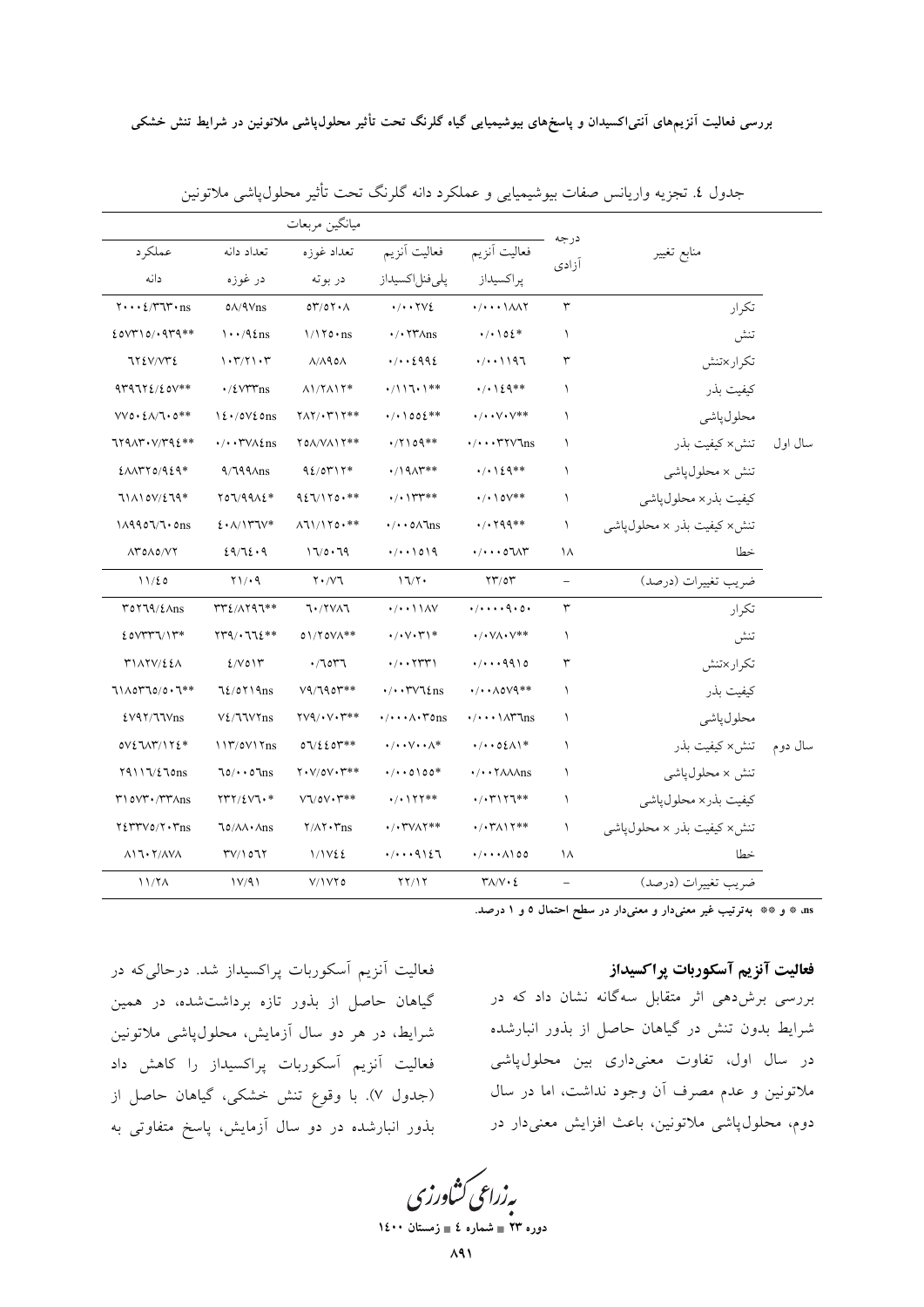محلولپاشی ملاتونین دادند، بهطوریکه در سال اول، تفاوت معنیداری بین سطوح محلولپاشی وجود نداشت اما در سال دوم، محلولپاش<sub>ی</sub> ملاتونین، باعث كاهش شديد فعاليت أنزيم أسكوربات پراكسيداز شد. درحالی که در همین شرایط در گیاهان حاصل از بذور تازه برداشتشده در هر دو سال آزمایش، فعالیت آنزیم أسكوربات پراكسيداز با محلول¢پاشي ملاتونين، افزايش یافت. بهطوریکه محلولپاشی ملاتونین در سال اول ١٦١/٤٧ و در سال دوم، ٦٣/٤٨ درصد فعاليت أنزيم آسکوربات پراکسیداز را در مقایسه با شاهد، افزایش داد (جدول های ۲ و ۸).

#### فعاليت آنزيم پراكسيداز

برشدهی اثر متقابل سهگانه نشان داد که در شرایط بدون تنش در گیاهان حاصل از بذور انبارشده، در سال اول، تفاوتی بین سطوح محلولپاشی وجود نداشت اما در سال دوم، محلول،پاشی با ملاتونین موجب کاهش میزان فعالیت آنزیم پراکسیداز شد. درحالیکه در گیاهان حاصل از بذور تازه برداشتشده در هر دو سال آزمایش، محلول،پاشی با ملاتونين، موجب افزايش معنىدار فعاليت أنزيم پراكسيداز شد. در شرایط تنش خشکی، اما در گیاهان حاصل از بذور انبارشده، در هر دو سال آزمایش، بین سطوح محلول پاشی، تفاوت معنیداری وجود نداشت، هرچند محلولپاشی با ملاتونین باعث افزایش فعالیت پراکسیداز شد. در گیاهان حاصل از بذور تازه برداشتشده نیز در هر دو سال، تفاوت معنیداری مشاهده نشد (جدولهای ٦ و ۸). پلیفنلاکسیداز: در هر دوسال آزمایش، در گیاهان حاصل از بذور تازه برداشتشده، فعالیت آنزیم پلی فنلاکسیداز بیش تر بود. محلول پاشی با ملاتونین نیز موجب افزایش فعالیت آنزیم پلیفنلاکسیداز در هر دو سال شد.

برشدهی اثر متقابل سهگانه در سال دوم نیز مشخص کرد که در شرایط بدون تنش در گیاهان حاصل از بذور انبارشده، محلولپاشی ملاتونین باعث کاهش فعالیت آنزیم پلیفنل|کسیداز شد، اما در همین شرایط در گیاهان حاصل از بذور تازه برداشتشده، محلول پاشی ملاتونین موجب افزایش فعالیت آنزیم پلی فنل اکسیداز تا ۰/۲۲۵۸ (تغییرات جذب در میلی گرم پروتئین در دقیقه) شد که در مقایسه با شاهد، فعالیت این آنزیم را ٦٨/٦٣ درصد افزایش داده بود. همچنین در شرایط تنش خشکی، در گیاهان حاصل از بذور انبارشده، محلول پاشی ملاتونین، موجب افزایش فعالیت أنزيم يلي فنلاكسيداز شد، بهطوري كه محلول ياشى ملاتونین موجب شد فعالیت این آنزیم در مقایسه با شاهد، ۲۰٦/۰۱ درصد افزایش یابد اما در گیاهان حاصل از بذور تازه برداشتشده، تفاوت معنىدارى مشاهده نشد (جدول ۸). در بررسی روند فعالیت .<br>آنزیمههای آنتی|کسیدان مشاهده شد که رفتار آنزیمی در پاسخ به ملاتونین بسیار متفاوت بود. بهطوریکه در بعضى مواقع ملاتونين موجب افزايش فعاليت أنزيمها و در بعضی موارد باعث کاهش فعالیت آنزیمها شد. در مورد فعالیت آنزیمها قطعیتی وجود ندارد که افزایش يا كاهش آنها آنها بهعنوان سازوكار تحمل به خشکی در نظر گرفته شود.

در مورد روند فعالیت آنزیمهای آنتی|کسیدانت در شرایط تنش خشکی، نتایج بسیار متفاوتی وجود دارد، تعدادی از پژوهش گران از افزایش فعالیت آنزیمهای Ibrahim et al., 2019; Wang et al., ) أنتى اكسيدان 2019)، برخی نیز از کاهش فعالیت آنزیمهای آنتی|کسیدان (Ibrahim et al., 2019) و برخی نیز از بدون تغيير ماندن فعاليت آنزيمهاى آنتىاكسيدان گزارش دادهاند (Nahar et al., 2015).

بەزراعى كشاورز دوره ۲۳ = شماره ٤ = زمستان ۱٤٠٠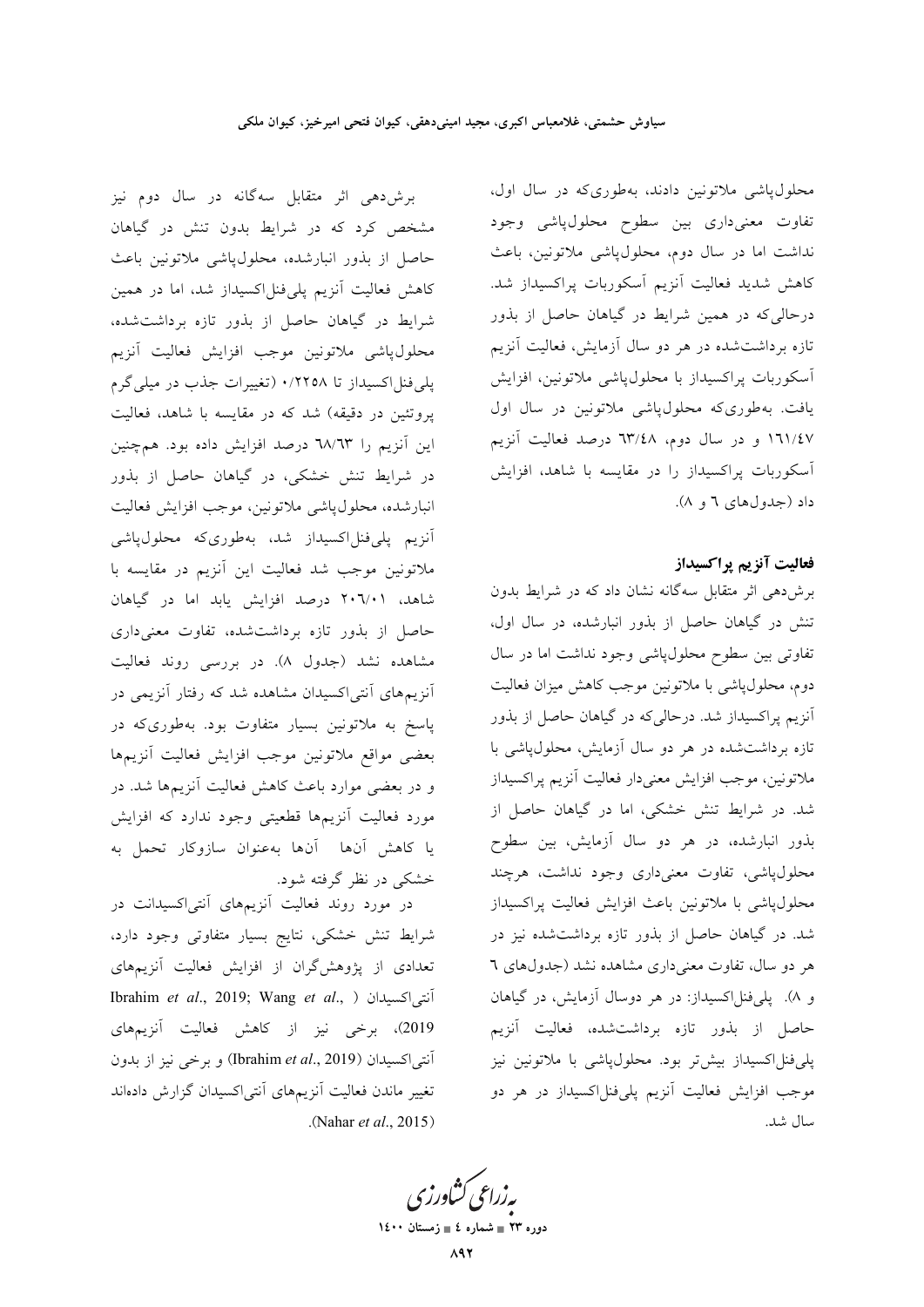بررسی فعالیت آنزیمهای آنتی|کسیدان و پاسخهای بیوشیمیایی گیاه گلرنگ تحت تأثیر محلول¢پشی ملاتونین در شرایط تنش خشکی

|                                      | فعاليت أنزيم پليفنلاكسيداز<br>$( \Delta A mg^{-1}$ protein min) | مالوندي ألدهيد<br>$(\mu \text{mol g}^{-1} \text{FW})$ | محلول پاشي     | كيفيت بذر       | تنش  |
|--------------------------------------|-----------------------------------------------------------------|-------------------------------------------------------|----------------|-----------------|------|
|                                      | $\cdot$ / $\cdot$ $\ell$ a                                      | $1/1V\&a$                                             |                | انبارشده        | بدون |
|                                      | $\cdot$ /٣٥ $\cdot$ a                                           | $1/\xi \cdot \cdot a$                                 |                | تازه برداشتشده  | تنش  |
|                                      | $\cdot$ /۳۱۲b                                                   | 1/V۳Aa                                                |                | انبارشده        | تنش  |
|                                      | $\cdot$ /۳ $v \cdot a$                                          | 1/70b                                                 |                | تازه برداشتشده  | خشكى |
| فعاليت أنزيم پليفنلاكسيداز           | پرولين                                                          | پروتئين محلول برگ                                     |                |                 |      |
| $($ AA mg <sup>-1</sup> protein min) | $(mg g^{-1} F W)$                                               | $(mg g^{-1} FW)$                                      |                |                 |      |
| $\cdot/17Vb$                         | $\cdot$ / $\cdot$ $\epsilon$ ٩a                                 | $\cdot$ /0 $\cdot$ 0 $\mathrm{b}$                     | شاهد (آب مقطر) |                 | بدون |
| $\cdot$ /** $\lambda$ a              | $\cdot/\cdot\,$ { \b                                            | $\cdot/71$ $\wedge$ a                                 | ملاتونين       |                 | تنش  |
| $\cdot$ /۲٦٩a                        | $\cdot/\cdot \text{r}$                                          | $\cdot$ /10 $\vee$ a                                  | شاهد (آب مقطر) |                 | تنش  |
| $\cdot/\cdot\,$ { $\ell$ }           | $\cdot$ / $\cdot$ { {a                                          | $\cdot$ /0 $V\cdot b$                                 | ملاتونين       |                 | خشكى |
|                                      |                                                                 | فعاليت أنزيم پليفنلاكسيداز                            |                |                 |      |
|                                      |                                                                 | $( \Delta A mg^{-1}$ protein min)                     |                |                 |      |
|                                      |                                                                 | ·/\VAa                                                | شاهد (آب مقطر) |                 |      |
|                                      |                                                                 | $\cdot/\lambda a$                                     | ملاتونين       | انبارشده        |      |
|                                      |                                                                 | $\cdot$ / $\circ$ <sub>Ab</sub>                       | شاهد (أب مقطر) | تازه بر داشتشده |      |
|                                      |                                                                 | $\cdot$ / $\gamma$ $\epsilon$ $\mathbf{r}$ a          | ملاتونين       |                 |      |

جدول ٥. مقايسه ميانگين اثرهاي متقابل دو گانه صفات بيوشيميايي محلولپاشي ملاتونين در سال اول

در هر ستون و هر سطح، میانگینهایی که دارای حروف مشترک هستند، براساس آزمون برش۵هی اثر متقابل در سطح احتمال ٥ درصد اختلاف معنیداری ندارند. واحد مالوندیآلدهید: میکرومول در گرم وزن تر برگ. واحد پرولین و پروتئین محلول برگ: میلیگرم در گرم وزن تر برگ. واحد پلیفظراکسیداز: تغییرات جذب در میلیگرم پروتئین در دقیقه.

|          |                  | ٠<br>… ر پ       | ۰۰۰ - سا                                                  | . - J                                                         | - ت ۱۰۰۰ ک                            |                                  |
|----------|------------------|------------------|-----------------------------------------------------------|---------------------------------------------------------------|---------------------------------------|----------------------------------|
|          |                  |                  | فعاليت أنزيم                                              | فعاليت أنزيم                                                  | فعاليت أنزيم                          | فعاليت أنزيم                     |
| تنش      | كيفيت بذر        | محلول پاشي       | سوپراكسيد ديسموتاز                                        | كاتالاز                                                       | أسكوربات يراكسيداز                    | پراكسيداز                        |
|          |                  |                  | (Unit mg <sup>-1</sup> protein)                           |                                                               | $(∆A mg-1 protein min)$               |                                  |
|          |                  | شاهد (آب مقطر)   | $\cdot/2 \cdot 9a$                                        | $\cdot/\cdot\cdot$ 1rb                                        | $\cdot$ /۲٤۲ $\Lambda$ a              | $\cdot$ / $\cdot$ VV \ a         |
| بدون تنش | انىار شدە        | ملاتونين         | $\cdot$ / $\lambda$ <sub>A</sub> b                        | $\cdot/\cdot\cdot\cdot\vee$ a                                 | $\cdot$ /۲۲۲ $a$                      | $\cdot$ / $\cdot$ { { $\circ$ a  |
|          | تاز ه بر داشتشده | شاهد (اَب مقطر ) | $\cdot$ / $\cdot$ 0 $\wedge$ a                            | $\cdot$ /۲۲ $\cdot$ Va                                        | $\cdot$ / $\sqrt{11}$ Va              | $\cdot/\cdot \cdot \wedge \&b$   |
|          |                  | ملاتونين         | $\cdot$ / $\cdot$ $\cdot$ $\cdot$ $\cdot$ $\cdot$ $\cdot$ | $\cdot$ / $\cdot$ { $\wedge\wedge\wedge$ b                    | $\cdot$ /۲ $\cdot$ $\wedge$ $\cdot$ b | $\cdot$ /\AV $\cdot$ a           |
|          | انبار شده        | شاهد (آب مقطر)   | $\cdot$ / $\cdot$ $\cdot$                                 | $\cdot$ /۲٤٩١a                                                | $\cdot$ /۲۰۹ $\vee$ a                 | $\cdot$ / $\cdot$ 97 $\lambda$ a |
| تنش خشکی |                  | ملاتونين         | $\cdot$ /* $\sqrt{2}$                                     | $\cdot$ / $\cdot$ $\vee$ $\uparrow$ b                         | $\cdot/\lambda$ r'a                   | $\cdot/\cdot \cdot a$            |
|          |                  | شاهد (آب مقطر)   | ∙/۳o¶a                                                    | $\cdot$ / $\cdot$ $\uparrow$ $\uparrow$ $\uparrow$ $\uparrow$ | .7170b                                | $\cdot$ /\J۳۲a                   |
|          | تازه برداشت شده  | ملاتونين         | $\cdot$ / $\sim$ $\alpha$                                 | $\cdot$ / $\vee$ 901a                                         | $\cdot$ /٤٢٤٩a                        | $\cdot$ / $\gamma$ r $\alpha$    |
|          |                  |                  |                                                           |                                                               |                                       |                                  |

جدول ٦. مقايسه ميانگين اثرهاي متقابل سهگانه صفات بيوشيميايي محلولپاشي ملاتونين در سال اول

در هر ستون و هر سطح، میانگینهایی که دارای حروف مشترک هستند، براساس آزمون برشدهی اثر متقابل در سطح احتمال ۵ درصد اختلاف معنیداری ندارند. واحد آنزیمهای کاتالاز، آسکوربات پراکسیداز و پراکسیداز: تغییرات جذب در میلیگرم پروتئین در دقیقه. واحد آنزیم سوپراکسیددیسموتاز: واحد آنزیمی در میلیگرم يروتئين در دقيقه.

بەزراعى كشاورزى

دوره ۲۳ ∎ شماره ٤ ∎ زمستان ۱٤۰۰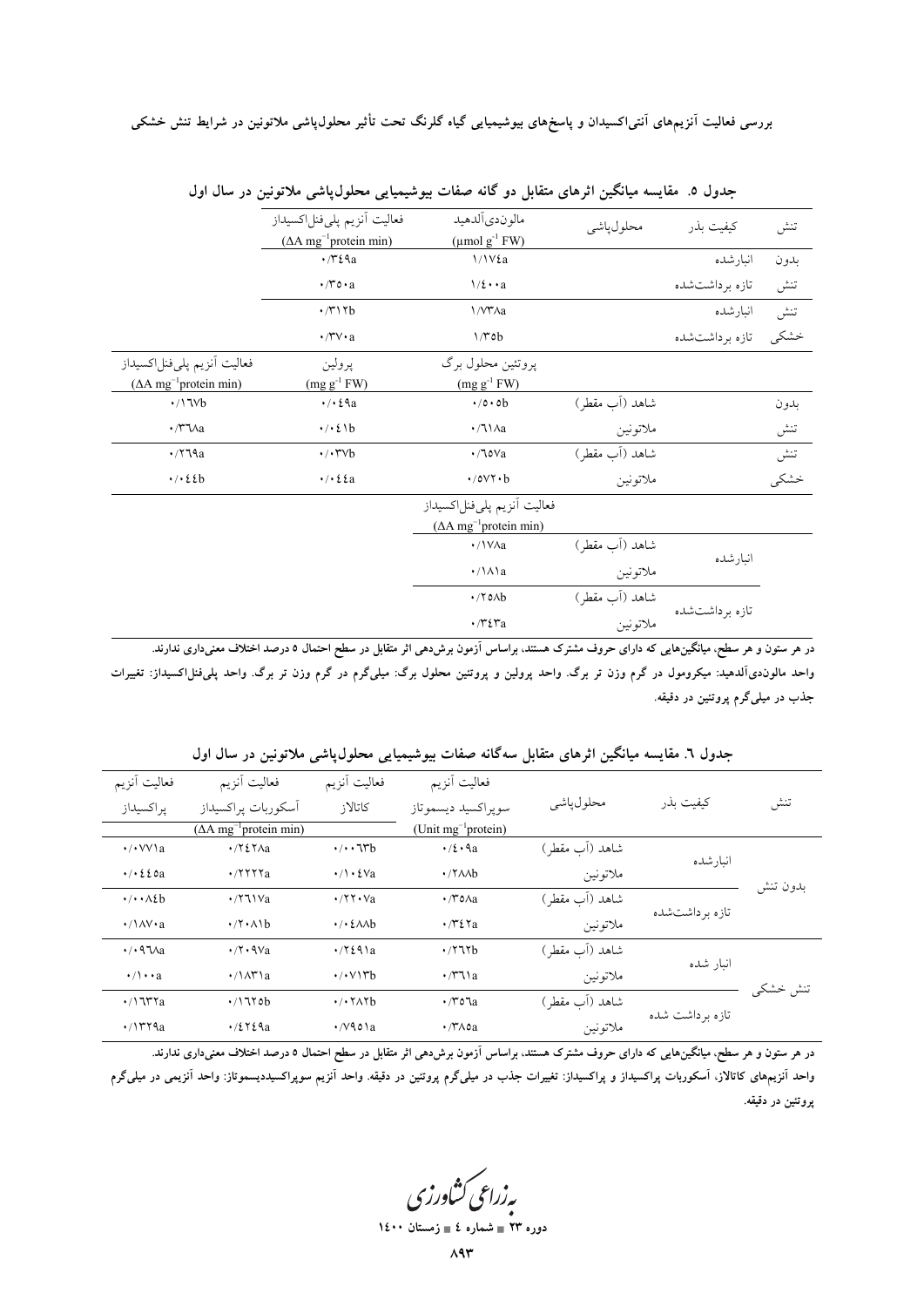#### سیاوش حشمتی، غلامعباس اکبری، مجید امینیدهقی، کیوان فتحی امیرخیز، کیوان ملکی

|                     | فعاليت أنزيم سوپراكسيدديسموتاز<br>(Unit $mg^{-1}$ protein)      | فعاليت أنزيم كاتالاز<br>$(∆A mg-1 protein min)$                | محلول ياشى     | كيفيت بذر        | تنش      |
|---------------------|-----------------------------------------------------------------|----------------------------------------------------------------|----------------|------------------|----------|
|                     | $\cdot$ / $\forall$ $\forall$ $\forall$ $\forall$ $\land$ a     | $\cdot$ /\ $V\tau b$                                           |                | انبارشده         |          |
|                     | $\cdot$ /۲۹۳۲a                                                  | $\cdot$ /۲۲٦٥a                                                 |                | تازه بر داشت شده | بدون تنش |
|                     | $\cdot$ / $\cdot$ / $\cdot$ / $\cdot$ / $\cdot$                 | $\cdot / \cdot 77b$                                            |                | انبارشده         | تنش خشكى |
|                     | $\cdot$ / $\wedge$ $\wedge$ $\wedge$ $\wedge$ $\wedge$ $\wedge$ | ·/ YVYAa                                                       |                | تازه بر داشت شده |          |
| فعاليت أنزيم        | فعاليت أنزيم                                                    | فعاليت أنزيم                                                   |                |                  |          |
| اَسكوربات پراكسيداز | كاتالاز                                                         | سوپراکسيد ديسموتاز                                             |                |                  |          |
|                     | $( \Delta A mg^{-1}$ protein min)                               | (Unit mg <sup>-1</sup> protein)                                |                |                  |          |
|                     | $\cdot/11$ (Vb                                                  | $\cdot$ /۲۹۷۳a                                                 | شاهد (آب مقطر) |                  |          |
| ·/۲۳VVa             | $\cdot$ /۲ $\wedge$ ε $\cdot$ a                                 | $\cdot$ / $\mathsf{r}\mathsf{r}\mathsf{r}\mathsf{r}\mathsf{a}$ | ملاتونين       |                  | بدون تنش |
| 1/٣٦٢٣a             | $\cdot$ / $\zeta$ $\zeta$ $\zeta$ $\zeta$                       | $\cdot$ $\uparrow$ $\cdot$ $\uparrow$ 0b                       | شاهد (آب مقطر) |                  |          |
| $\cdot$ /2211b      | $\cdot$ /\ $\mathsf{Y}\wedge\cdot\mathsf{a}$                    | $\cdot$ /٤٢٥١a                                                 | ملاتونين       |                  | تنش خشكى |
|                     |                                                                 | فعاليت أنزيم                                                   |                |                  |          |
|                     | پروتئين<br>$(mg g^{-1} F W)$                                    | سوپر اکسید دیسموتاز<br>(Unit mg <sup>-1</sup> protein)         |                |                  |          |
|                     | $\cdot$ /٦ $\cdot$ $\vee$ ۹a                                    | $\cdot$ / $\uparrow\uparrow\uparrow$ \ $\circ$ a               | شاهد (آب مقطر) | انبارشده         |          |
|                     | $\cdot$ /0٤ $V$ a                                               | $\cdot$ /۳٥ $\cdot$ ٦a                                         | ملاتونين       |                  |          |
|                     | $\cdot/\sqrt{v} \cdot \xi$ ۹a                                   | $\cdot$ /۲۷۲۳ $b$                                              | شاهد (آب مقطر) |                  |          |
|                     | $\cdot$ /0 $\cdot$ 2 7b                                         | $\cdot/2 \cdot \text{TVa}$                                     | ملاتونين       | تازه برداشتشده   |          |

جدول ۷. مقایسه میانگین اثرهای متقابل دو گانه صفات بیوشیمیایی محلول،پاشی ملاتونین در سال دوم

در هر ستون و هر سطح، میانگینهایی که دارای حروف مشترک هستند، براساس آزمون برشدهی اثر متقابل در سطح احتمال ٥ درصد اختلاف معنیداری ندارند. واحد پروتئین محلول برگ: میلیگرم در گرم وزن تر برگ. واحد کاتالاز و آسکوربات پراکسیداز: تغییرات جذب در میلیگرم پروتئین در دقیقه. سوپراکسیددیسموتاز: واحد آنزیمی در میلیگرم پروتئین در دقیقه.

|          |                  | ـَ ب             | ٠                                  |                                                                                | پ س                            |                                         |                                                       |
|----------|------------------|------------------|------------------------------------|--------------------------------------------------------------------------------|--------------------------------|-----------------------------------------|-------------------------------------------------------|
| تنش      | كىفىت ىذر        | محلول ياشى       | فعاليت أنزيم<br>أسكوربات پراكسيداز | فعاليت أنزيم<br>پراكسيداز<br>$( \Delta A \text{ mg}^{-1} \text{protein min} )$ | فعاليت أنزيم<br>پلىفنلاكسيداز  | پرولين<br>$(mg g^{-1} F W)$             | مالوندي ألدهيد<br>$(\mu \text{mol g}^{-1} \text{FW})$ |
|          |                  | شاهد (آب مقطر)   | $\cdot$ / $\cdot$ 09 $\vee$ b      | $\cdot$ /۲۲٥٥a                                                                 | $\cdot$ / $\frac{24}{a}$       | $\cdot$ / $\cdot$ { $\wedge$ Ya         | $.792$ $N$                                            |
| بدون تنش | انبارشده         | ملاتونين         | $\cdot$ /۲۹٤ $\cdot$ a             | $\cdot$ / $\cdot$ $\vee$ ۹ $\vee$ b                                            | $\cdot$ /1709b                 | $\cdot$ / $\cdot$ { \Vb                 | $1/\mathcal{r}$ o $\mathcal{E}a$                      |
|          |                  | شاهد (اَب مقطر ) | $\cdot$ /2717a                     | $\cdot$ / $\cdot$ ro $\cdot$ b                                                 | $\cdot$ / $\uparrow$ rrab      | $\cdot$ / $\cdot$ {YVb                  | $1/r \cdot 97a$                                       |
|          | تاز ه بر داشتشده | ملاتونين         | $\cdot/\lambda \cdot 2b$           | $\cdot$ /107 $a$                                                               | $\cdot$ /۲۲٥ $\Lambda$ a       | $\cdot$ / $\cdot$ { $\wedge \cdot$ a    | 1/7720a                                               |
|          |                  | شاهد (آب مقطر)   | $Y/\xi \xi \xi$ la                 | $\cdot$ / $\cdot$ $\cdot$                                                      | $\cdot$ / $\cdot$ ۳۱۶b         | $\cdot$ / $\cdot$ { $\lambda$ \ a       | $1/\xi \xi$ o $a$                                     |
| تنش خشکی | انبارشده         | ملاتونين         | $\cdot$ /2211b                     | $\cdot$ / $\cdot$ { $\forall$ $\land$ a                                        | $\cdot$ / $\cdot$ 9.1 $\vee$ a | $\cdot$ / $\cdot$ { $\vee$ ra           | .4.77b                                                |
|          |                  | شاهد (آب مقطر)   | $\cdot$ /۲۷ $\wedge$ $\cdot$ b     | $\cdot$ / $\cdot$ $\cdot$ $\cdot$ $\cdot$ $\cdot$ $\cdot$ $\cdot$              | $\cdot$ /1177a                 | $\cdot/\cdot\,$ { $\lambda$ \ a         | 1/7721a                                               |
|          | تازه برداشتشده   | ملاتونين         | $\cdot$ /2020a                     | $\cdot$ / $\cdot$ $79$ Va                                                      |                                | $\cdot$ / $\cdot$ { $\epsilon$ $\vee$ a | 1/7720a                                               |

جدول ٨ مقايسه ميانگين اثرهاي متقابل سهگانه صفات بيوشيميايي محلول،پاشي ملاتونين در سال دوم

در هر ستون و هر سطح، میانگینهایی که دارای حروف مشترک هستند. براساس آزمون برشدهی اثر متقابل در سطح احتمال ۵ درصد اختلاف معنیداری ندارند. واحد آنزیمهای، آسکوربات پراکسیداز، پراکسیداز و پلیفنل|کسیداز: تغییرات جذب در میلیگرم پروتین در دقیقه. واحد پرولین: میلیگرم در گرم وزن تر برگ.واحد مالوندیآلدهید: میکرومول در گرم وزن تر برگ.

بەزراعى كشاورزى

دوره ۲۳ ∎ شماره ٤ ∎ زمستان ۱٤۰۰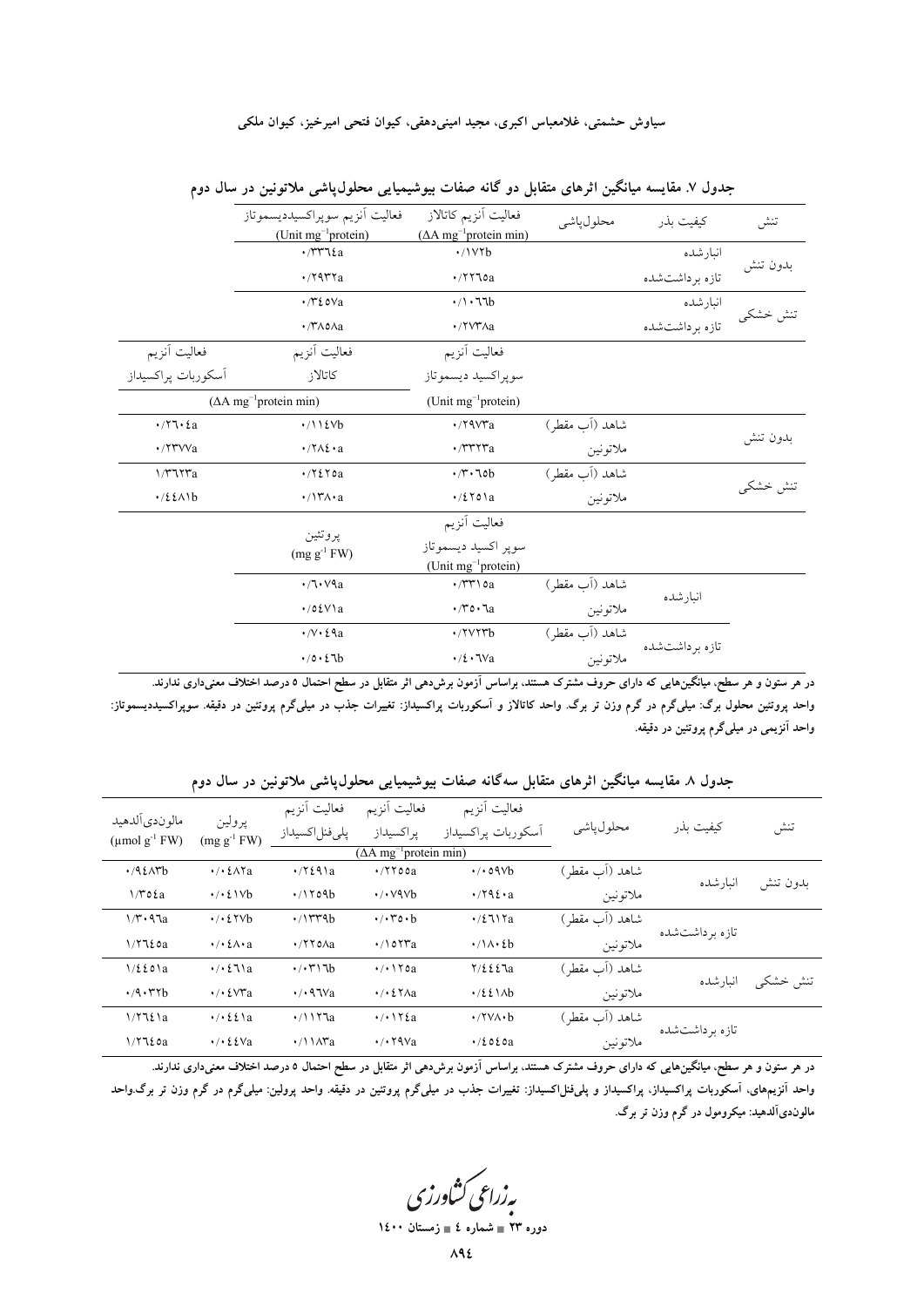مشخص شده است که کاربرد ملاتونین منجر به فعالیت بیشتر آنزیمهای آنتی اکسیدان در شرایط تنش خشکی می شود (Ye et al., 2016). تنش خشکی موجب تجمع ROSها و از بين رفتن تعادل بين توليد ROSها و سميتزدايي أن مي شود (Gong et al., 2005). تجمع ROSها مى تواند باعث پراكسيداسيون ليپيدها، تجزيه کلروفیل و اتلاف استحکام غشاهای سلولی و کاهش فعالیت فتوسنتزی شود. به همین منظور، گیاهان سیستم أنتی|کسیدانی آنزیمی و غیرآنزیمی را برای حفاظت در de Souza et al., ) برابر آسيب ROSها توسعه دادهاند ( 2014). افزایش توانایی آنتی اکسیدانی گیاه بهعنوان عملکرد اولیه ملاتونین در تحمل به تنش در گیاهان در نظر گرفته شده است (Zhang et al., 2015).

بر پایه بررسیها، ملاتونین از دو طریق موجب افزایش تحمل به خشکی در گیاهان میشود. ابتدا از طریق افزایش تجزیه آبسیزیکاسید (ABA) و توقف سنتز آن (Li et al., 2012) موجب كاهش تجمع پراكسيدهيدروژن در سلولهای نگهبان روزنه میگردد (Li et al., 2012). دوم اینکه، ملاتونین بهطور مستقیم پراکسیدهیدروژن را پاکسازی میکند (Reiter et al., 2007). ملاتونین همچنین فعالیت آنزیمهای آنتیاکسیدان بهویژه کاتالاز، پراکسیداز و آسکوربات پراکسیداز را که در تجزیه پراکسیدهیدروژن بسیار کاراً هستند، تنظیم افزایشی میکند .(Li et al., 2012)

همچنین، گزارش شده که در شرایط بدون تنش، تحت شرايط شاهد، ملاتونين منجر به هيچ نوع تغيير معنیداری در فعالیت آنزیمهای سوپراکسیددیسموتاز، پراکسیداز، کاتالاز و آسکوربات پراکسیداز نشد ( Li et al., 2019). مشخص شده که، کاربرد خارجی ملاتونین فعالیت آنزیمهای آنتیاکسیدان را در سطوح بالا در مقايسه با تيمارهاى بدون ملاتونين تحت شرايط تنش

غیرزنده القا کرده است، اگرچه فعالیت پراکسیداز تغییر معنیداری بعد از تیمار با ملاتونین تحت تنش خشکی نداشت (Li et al., 2019). همچنین گزارش شده است که فعالیت آنزیمهای آنتی|کسیدان از قبیل سوپر|کسیددیسموتاز، پراکسیداز، کاتالاز و آسکوربات پراکسیداز، در یولاف تحت تنش خشکی با پیشتیمار ملاتونین بیشتر بود و فعالیت أنزيمهاى أنتى اكسيدان همزمان با طولانى شدن تنش خشكى افزايش يافت (Gao et al., 2018).

تغییر در فعالیت آنزیمهای آنتی|کسیدان نشاندهنده، توانایی حذف ROSها در گیاهان تحت شرایط تنشiزا است. همچنین گزارشهایی وجود دارد مبنی بر اینکه فعالیت سوپراکسیددیسموتاز در تیمار ملاتونین تحت تنش خشکی کمترین میزان را داشت که نشان می دهد که این گیاهان نسبتاً سطح کمی از تنش را تجربه کردهاند (Campos et al., 2019). مشخص شده است که سطوح رونويسى ژنهاى كدكننده سوپراكسيدديسموتاز، آسکوربات پراکسیداز، کاتالاز و پراکسیداز بهوسیله ملاتونين تنظيم افزايشي شدند (Zhang et al., 2014). طبق منابع مختلف در مورد روند فعالیت آنزیمهای آنتی|کسیدان و پاسخهای متفاوت آنها، بهنظر می رسد که کاهش فعالیت آنزیمهای آنتی|کسیدان توسط ملاتونین و نیز افزایش فعالیت آنها، هر دو نشانه تحمل به خشکی است. در مواقعی که تنش خشکی بر گیاه حادث می شود، افزایش فعالیت آنزیمهای آنتی|کسیدان با تحریک ملاتونین می تواند تحمل به تنش خشکی را ایجاد کند. همچنین کمبودن میزان فعالیت آنزیمهای آنتی|کسیدان در شرایط تنش خشکی در تیمارهای محلولپاشی با ملاتونین، برأیند این اصل است که ملاتونین با پاکسازی رادیکالهای آزاد و بهبود شرایط برای گیاه، توانسته است وضعیت گیاه را به حدی برساند که گیاه تنش را درک نکند. نقش گیاه در این زمینه نیز بسیار مهم است، گلرنگ

یه زراعی کشاورزی

دوره ۲۳ ∎ شماره ٤ ∎ زمستان ۱٤۰۰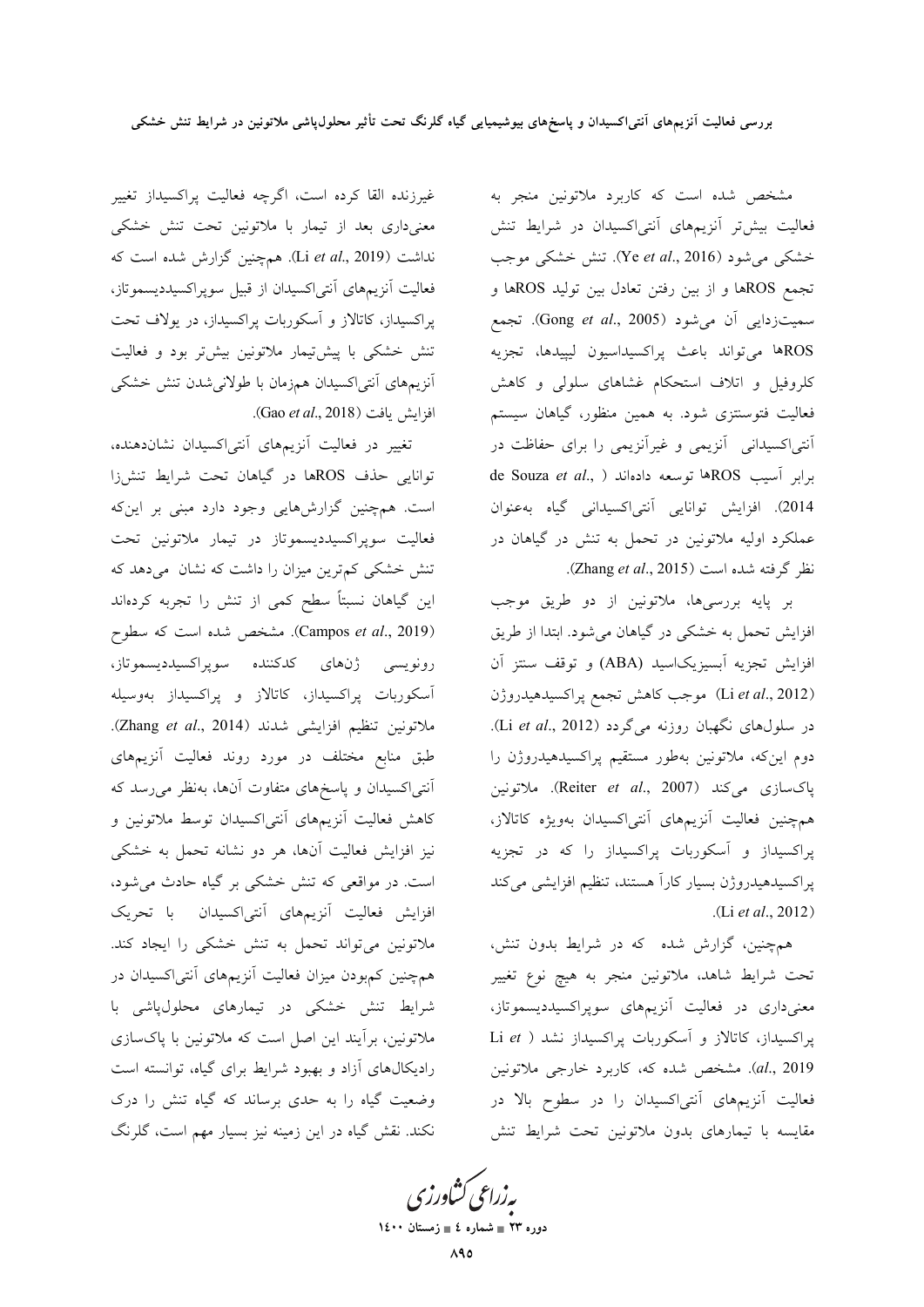گیاهی با توانایی بسیار بالاست که بهخودیخود توانایی سازگاری و مقاومت بسیار بالا به شرایط سخت را دارد و بهنظر بسیاری از پاسخهای متفاوت در این آزمایش، بهدلیل رفتارهای گیاه گلرنگ است.

#### پروتئینهای محلول برگ

نتایج برشدهی اثر تنش× محلول پاشی در سال اول نشان داد که در شرایط بدون تنش، محلولپاشی ملاتونین موجب افزایش میزان پروتئینهای محلول برگ تا ۱۸۰\۰. (میلی گرم در گرم وزن تر برگ) گردید که در مقایسه با عدم مصرف ملاتونین، به میزان ۲۲٬۳۷ درصد، میزان پروتئینهای محلول برگ را افزایش داده بود، اما با وقوع تنش خشکی، محلول،پاشی با ملاتونین، موجب کاهش ۱۲/۸٦ درصدی پروتئینهای محلول برگ شد (جدول ٥). همچنین در سال دوم، در برشدهی اثر متقابل بذر× محلولپاشی، مشخص شد که گیاهان حاصل از بذور انبارشده، پاسخی به محلولپاشی ندادند و محلولپاشی ملاتونین با عدم مصرف آن تفاوت معنیداری نداشت، اما در گیاهان حاصل از بذور تازه برداشتشده، محلول،پاشی با ملاتونین، میزان پروتئینهای محلول برگ را تا ۲۸/٤۱ درصد كاهش داد (جدول ۷). پروتئين محلول يكي از اجزای مهم سلولی است که بهعنوان کاتالیست در فرایندهای متابولیسم سلولی و در تنظیم پتانسیل اسمزی گیاهان شرکت میکند (Zhang et al., 2015). در مورد محتوای پروتئینهای محلول برگ در شرایط تنش خشکی، نتایج متفاوتی وجود دارد. تعدادی از گزارشها حاکی از کاهش پروتئینهای محلول تحت تنش خشکی است. برای مثال در مطالعهای گزارش شده است که پروتئینهای محلول تحت شرایط تنش در مقایسه با گیاهان شاهد کاهش معنی داری نشان دادند ( Zahoor et al., 2017). اما زمانی که گیاهان تحت تنش خشکی آبیاری

شدند، محتوای پروتئین به سرعت افزایش یافت ( Zahoor  $. (et al., 2017)$ 

گزارش شده است که تنش خشکی از طریق تشکیل ROSها که به پروتئینها آسیب میرساند، موجب آسیب اكسيداتيو به گياهان مي شود (Zhang et al., 2018). اما گزارشهای متعددی نیز از افزایش میزان پروتئینهای Aziz et al., ) محلول تحت تنش خشکی موجود هستند 2019). در گیاه آمارانت، گزارش شده است که حتی پاسخ به خشکی در ارقام مختلف، متفاوت بود بهطوریکه در برخی ارقام، با افزایش شدت تنش خشکی، میزان پروتئین محلول افزایش یافت اما در بعضي ارقام، تنش خشكي بهطور قابل توجهي پروتئينهاي محلول را كاهش داد (Sarker et al., 2018). سنتز پروتئینهای تنش یک پاسخ فراگیر برای مبارزه با شرایط تنشزای شایع از جمله کمبود آب است. اکثر پروتئینها محلول در آب هستند و بنابراین در یدیده تحمل به تنش بەوسىلە آبگىرى ساختارھاي سلولى شركت مى كنند (Farooq et al., 2009). حتى در مقابل به تازگى در پنبه گزارش شده است که پروتئینهای محلول کل تحت تنش خشکی بدون تغییر ماندند (Ibrahim et al., 2019). گزارش شده است که ملاتونین بهطور معنیداری بیان Cui et al., ) رونویسی و سطوح پروتئین را القا کرد 2018). همچنین ملاتونین میتواند تجزیه پروتئین را متوقف کند یا سنتز پروتئینهای جدید را تسهیل کند، بهطوری که گیاهان تیمارشده با ملاتونین ظرفیت زیادتری برای تنظیم اسمزی دارند و آسیب کمتری را تحت تنش خشکی تجربه می کنند (Liang et al., 2019).

#### يرولين

نتایج نشان داد که در سال اول در شرایط بدون تنش، محلول پاشی ملاتونین باعث کاهش معنیدار میزان پرولین

بەزراعى كشاورزى

دوره ۲۳ = شماره ٤ = زمستان ۱٤۰۰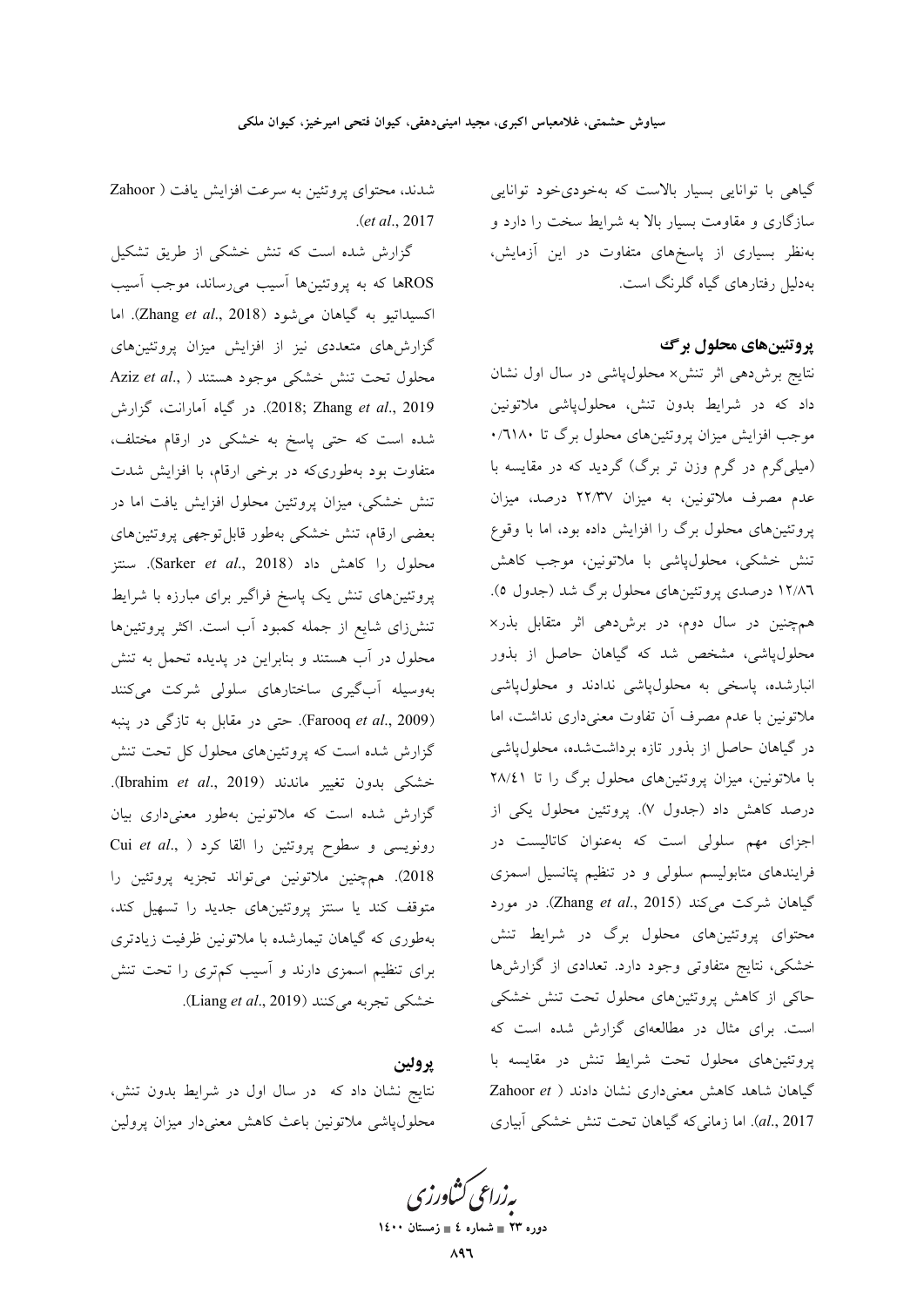قبل از قرارگیری در شرایط تنش خشکی، در مقایسه با گیاهان تیمارنشده تحت تنش کمتر بود ( ,.Antoniou et al 2017) و محتوای پرولین در میان تیمارهای شاهد بدون تنش مشابه بود که مشخص میکند عدم کاربرد ملاتونین، موجب آسیب اسمزی در گیاهان شده است ( Antoniou et al., 2017). در گزارشی دیگری نیز مشخص شد که کاربرد ملاتونین بهطور معنیداری پرولین را کاهش داد (Huang et al., 2019). همچنین مشاهدهشده که ملاتونین موجب تجمع بسیار کم پرولین شده است که همین تجمع بسیار کم موجب افزایش دفاع آنتی اکسیدانتی گردید و در يتانسيل أب بالا سهيم بود (Campos et al., 2019).

#### مالوندىآلدهيد

بررسی برش دهی اثرهای متقابل تنش× کیفیت بذر در سال اول مشخص کرد که در شرایط بدون تنش تفاوت معنیداری بین دو نوع کفیت بذر از نظر میزان مالوندیآلدهید وجود نداشت، اما در زمان وقوع تنش خشکی، بذور تازه برداشت دارای مقدار کمتری مالوندیآلدهید بودند. بهطوریکه در مقایسه با بذور انبارشده، به میزان ۲۲ درصد، مالوندیآلدهید کمتری تولید کردند، که میتوان نشانهای از استحکام غشاها باشد (جدول ٥). همچنین در سال دوم، در بررسی برش(هی اثرهای متقابل سهگانه، مشخص شد که در شرایط تنش خشکی، بذور انبارشده پاسخ مثبتی به محلولپاشی ملاتونین دادند، بهطوریکه در مقایسه با شاهد، میزان مالوندیآلدهید ۳۷/٤۹ درصد کاهش نشان داد که نشان از آسیب کم تر به غشاها است. بهطوریکه محلولپاشی ملاتونین در گیاهان حاصل از بذور زوال $e$ یافته ممکن است تأثیر مثبتی در کاهش آسیب ناشی از تنش خشکی داشته باشد (جدول ۸).

گزارشهای متعددی مبنی بر افزایش بیش از حد

شد. اما با وقوع تنش خشکی، بهطور معکوسی، محلولپاشی با ملاتونین، باعث افزایش معنیدار میزان پرولین تا ۰/٤٤٩ (میلیگرم در گرم وزن تر برگ) شد. بهطوریکه در مقایسه با شاهد (محلولپاشی با آب)، محلول،پاشی با ملاتونین، میزان پرولین را تا ۱۹/٤۱ درصد افزایش داد (جدول ٥). در برشدهی اثر متقابل سهگانه در سال دوم، در شرایط بدون تنش و در گیاهان حاصل از بذور انبارشده، محلولپاشی ملاتونین باعث کاهش میزان پرولین شد، درحالیکه در گیاهان حاصل از بذور تازه برداشت شده در همین شرایط، محلولپاشی ملاتونین باعث افزایش محتوای پرولین شد. نتایج ما نشان داد که بهطور کلی، ملاتونین در شرایط تنش خشکی موجب افزایش میزان پرولین شد. کیفیت بذر بهطور مجدد در پاسخ به ملاتونین نقش تعیینکنندهای داشت. بهطوریکه در شرایط بدون تنش، محلولپاشی ملاتونین باعث کاهش میزان پرولین شد اما در همین شرایط، در گیاهان حاصل از بذور تازه برداشتشده، محلول،پاشی ملاتونین، میزان پرولین را افزایش داد. نتایج حاصل از آزمایش نشان داد محلولپاشی ملاتونین در شرایط تنش خشکی در هر دو نوع کیفیت بذر، میزان پرولین را افزایش داد.

پرولین از گیاهان در برابر آسیبهای ناشی از تنش از طريق ايجاد تنظيم اسمزى حفاظت مىكند ( Sperdouli 8 Moustakas, 2012). همچنین پرولین به عنوان یک پاککننده رادیکال آزاد است و عاملی برای حفظ تعادل پتانسیل اکسایشی-کاهشی سلولی تحت شرایط تنش می باشد (Sperdouli & Moustakas, 2012). در بادامزمینی نشان داده شده است که افزایش محتوای پرولین سهم بسیار زیادی در تنظیم اسمزی داردکه در نهایت موجب تحمل به خشکی ارقام این گیاه شد (Zhang et al., 2017). گزارش شده است که افزایش محتوای پرولین در بافتهای گیاهان تیمارشده با ملاتونین

<mark>ىه زراعى ڭناورز</mark>ى

دوره ۲۳ = شماره ٤ = زمستان ۱٤۰۰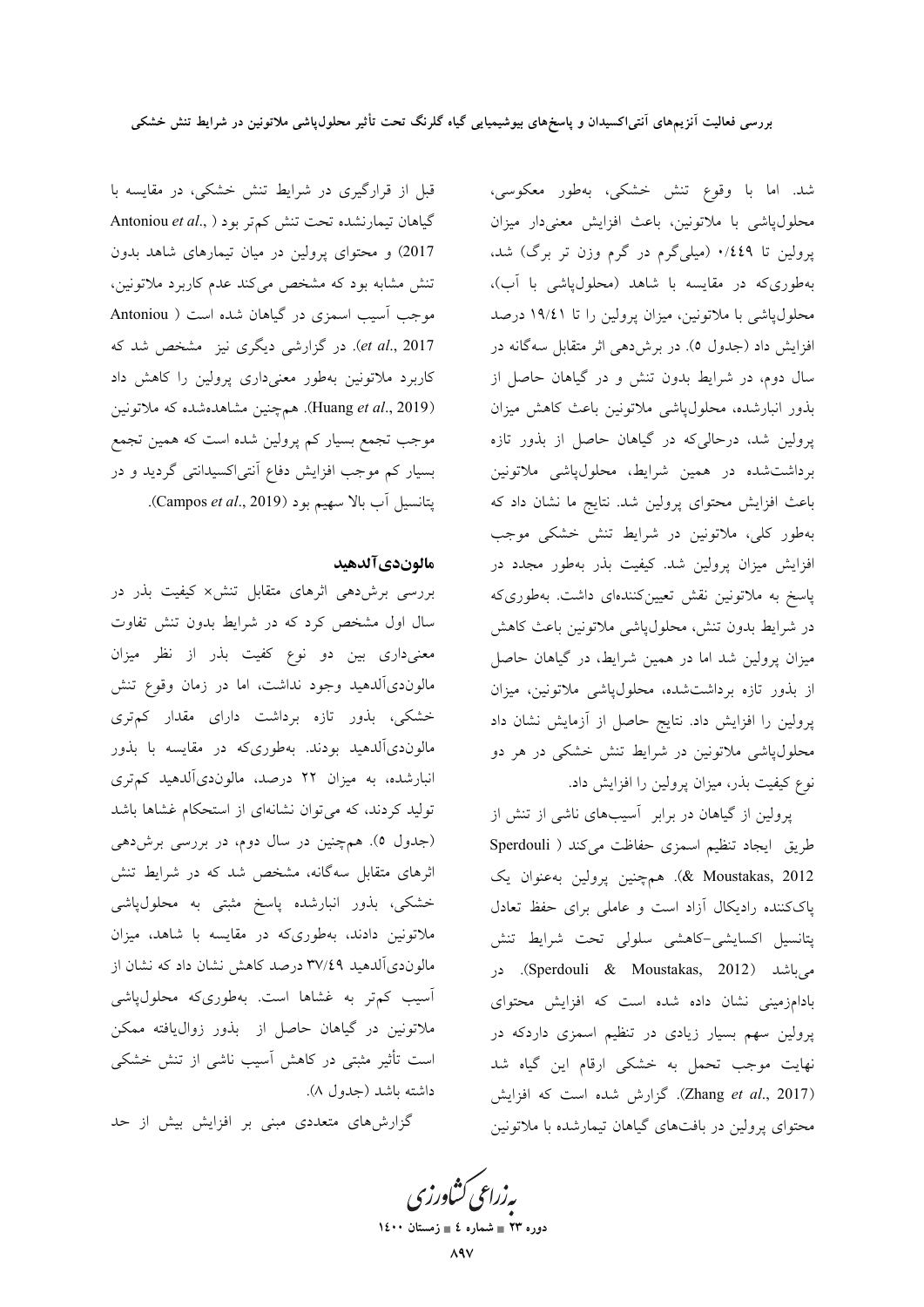### تعداد غوزه در بوته

بررسی برشدهی اثرهای متقابل سهگانه در سال اول در مورد تعداد غوزه در بوته نشان داد که در شرایط بدون تنش، بیش ترین تعداد غوزه در بوته با حدود ٤٠ عدد، متعلق به محلولپاشی ملاتونین در بذور جدید بود اما بذور قدیم پاسخ معکوسی به محلولپاشی ملاتونین دادند، بهطورىكه محلول،پاشى ملاتونين موجب كاهش تعداد غوزه در بوته شد (جدول ۱۰). در سال دوم در بررسی اثر متقابل تنش× بذر، در شرایط بدون تنش، تفاوت معنیداری بین دو نوع کیفیت بذر وجود نداشت اما در شرایط تنش خشکی، محلولپاشی ملاتونین از کاهش تعداد غوزه در بوته جلوگیری کرد، بهطوریکه بذور قدیم، کاهش ٥٣ درصدی در تعداد غوزه در این شرایط را نشان دادند. همچنین در همین سال در بررسی اثر متقابل کیفیت بذر× محلولپاشی، مشخص شد در هر دو نوع کیفیت بذر، بیشترین تعداد غوزه در بوته با ۱٤/۹۳ و ۲۱/۱۸ عدد بهترتیب متعلق به محلولپاشی ملاتونین در بذور انبارشده و تازه برادشتشده بود (جدول ١١).

محتوای مالون دیآلدهید در شرایط تنش خشکی وجود .(Jumrani & Bhatia, 2019; Marček et al., 2019). گزارش شده است که کاربرد ملاتونین، آنزیمهای آنتی|کسیدانی را افزایش داد و پراکسیدهیدروژن و تجمع مالون دي آلدهيد را كاهش داده است (Ye et al., 2016) بنابراین کاربرد ملاتونین توانایی آنتی اکسیدانی را افزایش داده است (Ye et al., 2016). يژوهش گران متعددي از تأثیر ملاتونین در کاهش محتوای مالوندیآلدهید و در نتیجه پراکسیداسیون لیپیدهای غشایی گزارش دادهاند (Cui et al., 2018; Li et al., 2019). گزارش شده که ملاتونین نشت الکترولیت و پراکسیداسیون لیپیدها را طی پاسخ به تنش گیاه کاهش داده، بهطوریکه پیشتیمار با ملاتونین محتوای مالوندیآلدهید و نشت الکترولیتها تحت تنشهای غیرزنده کاهش داده است ( Wang et al., 2017; Shi et al., 2015). بهتازگی در ذرت نشان دادهاند که ملاتونین با کاهش میزان مالوندیآلدهید و کاهش آسیب به غشا، توانست از غشای سلولی گیاه تحت تنش اکسیداتیو ناشي از خشكى حفاظت كند (Huang et al., 2019).

جدول ۹. مقایسه میانگین اثرهای متقابل دوگانه عملکرد دانه گلرنگ تحت تأثیر محلول یاشی ملاتونین در سال اول

| تنش      | كيفيت بذر      | محلول پاشى     | $(Kg. ha^{-1})$ عملكرد دانه       |
|----------|----------------|----------------|-----------------------------------|
| بدون تنش | انبارشده       |                | Y1rrb                             |
|          | تازه برداشتشده |                | <b>Y'Wa</b>                       |
| تنش خشكى | انبارشده       |                | rroaa                             |
|          | تازه برداشتشده |                | $Y \cdot Y4b$                     |
| بدون تنش |                | شاهد (آب مقطر) | Y1Y7b                             |
|          |                | ملاتونين       | ۲٦Λ٤a                             |
| تنش خشکی |                | شاهد (آب مقطر) | Y7117a                            |
|          |                | ملاتونين       | ۲٦۷٦a                             |
|          |                | شاهد (آب مقطر) | $Y\S \cdot Yb$                    |
|          | انبارشده       | ملاتونين       | $494 \cdot a$                     |
|          | تازه برداشتشده | شاهد (آب مقطر) | <b>Trra</b>                       |
|          |                | ملاتونين       | $\forall \forall \forall \cdot a$ |
|          |                |                |                                   |

در هر ستون و هر سطح، میانگینهایی که دارای حروف مشترک هستند، براساس آزمون برشدهی اثر متقابل در سطح احتمال ٥ درصد اختلاف معنیداری ندارند.

دوره ۲۳ = شماره ٤ = زمستان ۱٤۰۰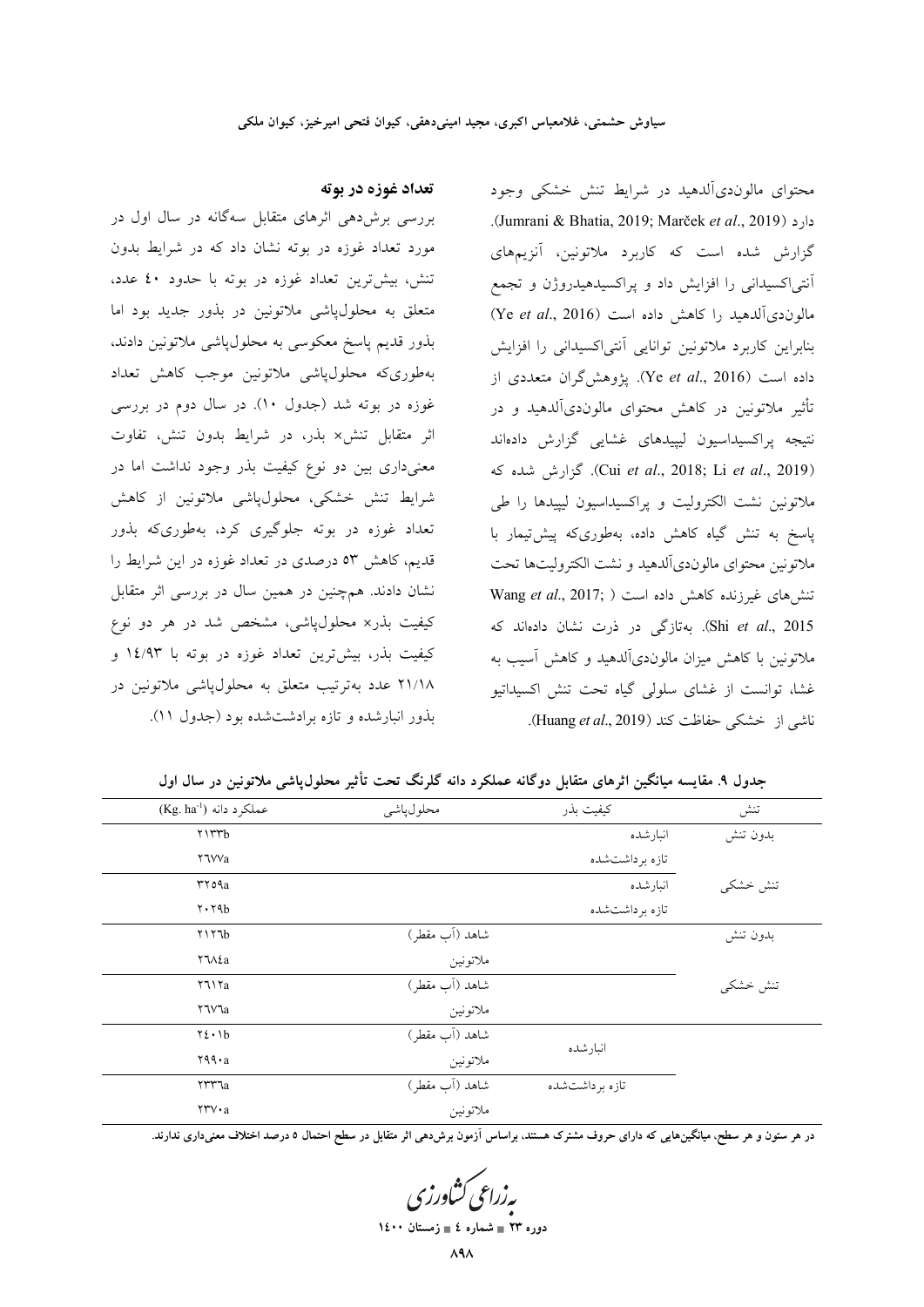| تعداد دانه در غوزه               | تعداد غوزه در يوته                               | محلول ياشى     | كيفيت بذر         | تنش      |  |
|----------------------------------|--------------------------------------------------|----------------|-------------------|----------|--|
| $\gamma \gamma \gamma b$         | $\mathsf{Y} \cdot / \mathsf{A} \mathsf{Va}$      | شاهد (آب مقطر) | انىار شدە         |          |  |
| 25/77a                           | $4/\cdot \cdot b$                                | ملاتونين       |                   |          |  |
| $r_1/4 \cdot a$                  | $\Lambda/\mathfrak{0}\cdot\mathfrak{b}$          | شاهد (آب مقطر) | تازه بر داشتشده   | بدون تنش |  |
| $\mathsf{r} \cdot / \mathsf{a}$  | $\mathsf{r}\mathsf{q}\wedge\mathsf{r}\mathsf{a}$ | ملاتونين       |                   |          |  |
| Y9/AYa                           | $\mathbf{Y} \cdot / \cdot \cdot \mathbf{a}$      | شاهد (آب مقطر) | انىار شدە         |          |  |
| $rr/7\epsilon a$                 | $\mathbf{Y} \mathbf{Y} / \mathbf{A}$             | ملاتونين       |                   |          |  |
| $\frac{1}{\sqrt{2}}$             | $\frac{1}{\sqrt{4}}$                             | شاهد (آب مقطر) | تاز ه بر داشت شده | تنش خشکی |  |
| $\mathcal{L}/\mathcal{A}\cdot a$ | $\mathbf{Y} \cdot / \cdot \cdot \mathbf{a}$      | ملاتونين       |                   |          |  |

جدول ۱۰. مقایسه میانگین اثرهای متقابل سهگانه صفات عملکردی گلرنگ تحت تأثیر محلول،یاشی ملاتونین در سال اول

در هر ستون و هر سطح، میانگینهایی که دارای حروف مشترک هستند. براساس آزمون برشدهی اثر متقابل در سطح احتمال ٥ درصد اختلاف معنیداری ندارند.

جدول ۱۱. مقایسه میانگین اثرهای متقابل دوگانه عملکرد و اجزا عملکرد بذور گلرنگ تحت تأثیر محلول،پاشی ملاتونین در سال دوم

| $(Kg. ha^{-1})$ عملکر د دانه                        | تعداد دانه در غوزه                                        | تعداد غوزه در بوته          | محلول ياشى     | كيفيت بذر       | تنش      |
|-----------------------------------------------------|-----------------------------------------------------------|-----------------------------|----------------|-----------------|----------|
| rrrtta                                              |                                                           | 17/17a                      |                | انبارشده        | بدون تنش |
| $\mathsf{Y} \cdot \mathsf{V} \mathsf{V} \mathsf{b}$ |                                                           | 17/77a                      |                | تازه بر داشتشده |          |
| <b>YVIVa</b>                                        |                                                           | $1.4$ rb                    |                | انبارشده        | تنش خشکی |
| $Y \cup ob$                                         |                                                           | 17/Voa                      |                | تازه برداشتشده  |          |
|                                                     |                                                           | $\cdot$ / $\wedge$ $\vee$ b | شاهد (آب مقطر) |                 | بدون تنش |
|                                                     |                                                           | Y \/ / Va                   | ملاتونين       |                 |          |
|                                                     |                                                           | 17/27a                      | شاهد (آب مقطر) |                 | تنش خشكى |
|                                                     |                                                           | 12/70a                      | ملاتونين       |                 |          |
|                                                     | T1/TYb                                                    | 17/17b                      | شاهد (آب مقطر) | انىار شدە       |          |
|                                                     | $\mathsf{r}\mathsf{q}/\mathsf{q}\mathsf{q}$               | $12/9$ ra                   | ملاتونين       |                 |          |
|                                                     | $\mathsf{r}\mathsf{r}$ / $\mathsf{v}\mathsf{v}\mathsf{a}$ | 17/1Ab                      | شاهد (آب مقطر) |                 |          |
|                                                     | $\mathbf{r}\mathbf{1}/\mathbf{\mathcal{E}}\mathbf{r}$ a   | $\frac{1}{\sqrt{2}}$        | ملاتونين       | تازه برداشتشده  |          |

در هر ستون و هر سطح، میانگینهایی که دارای حروف مشترک هستند. براساس آزمون برشدهی اثر متقابل در سطح احتمال ٥ درصد اختلاف معنیداری ندارند.

که تیمار با ملاتونین تعداد غلافها را افزایش داد Wei et al., 2015). تعداد غوزه در بوته و نيز دانه در غوزه سهم مهمی در افزایش عملکرد گلرنگ دارند بهطوری که در آزمایشی، عملکرد بیش تر گلرنگ را به افزایش در تعداد غوزه در بوته و دانه در غوزه مرتبط دانستهاند (Johnson et al., 2012).

طبق نتایج این آزمایش، تعداد غوزه در بوته در تنش خشکی کاهش یافت هرچند محلولپاشی ملاتونين موجب افزايش تعداد غوزه در بوته گرديد. گزارش شده که در گلرنگ، تعداد غوزهها به میزان بیش تری تحت تأثیر تنش خشکی قرار میگیرند (Omidi et al., 2012). همچنین، در سویا گزارش شده

بەزراعى كشاورزى دوره ۲۳ ∎ شماره ٤ ∎ زمستان ۱٤۰۰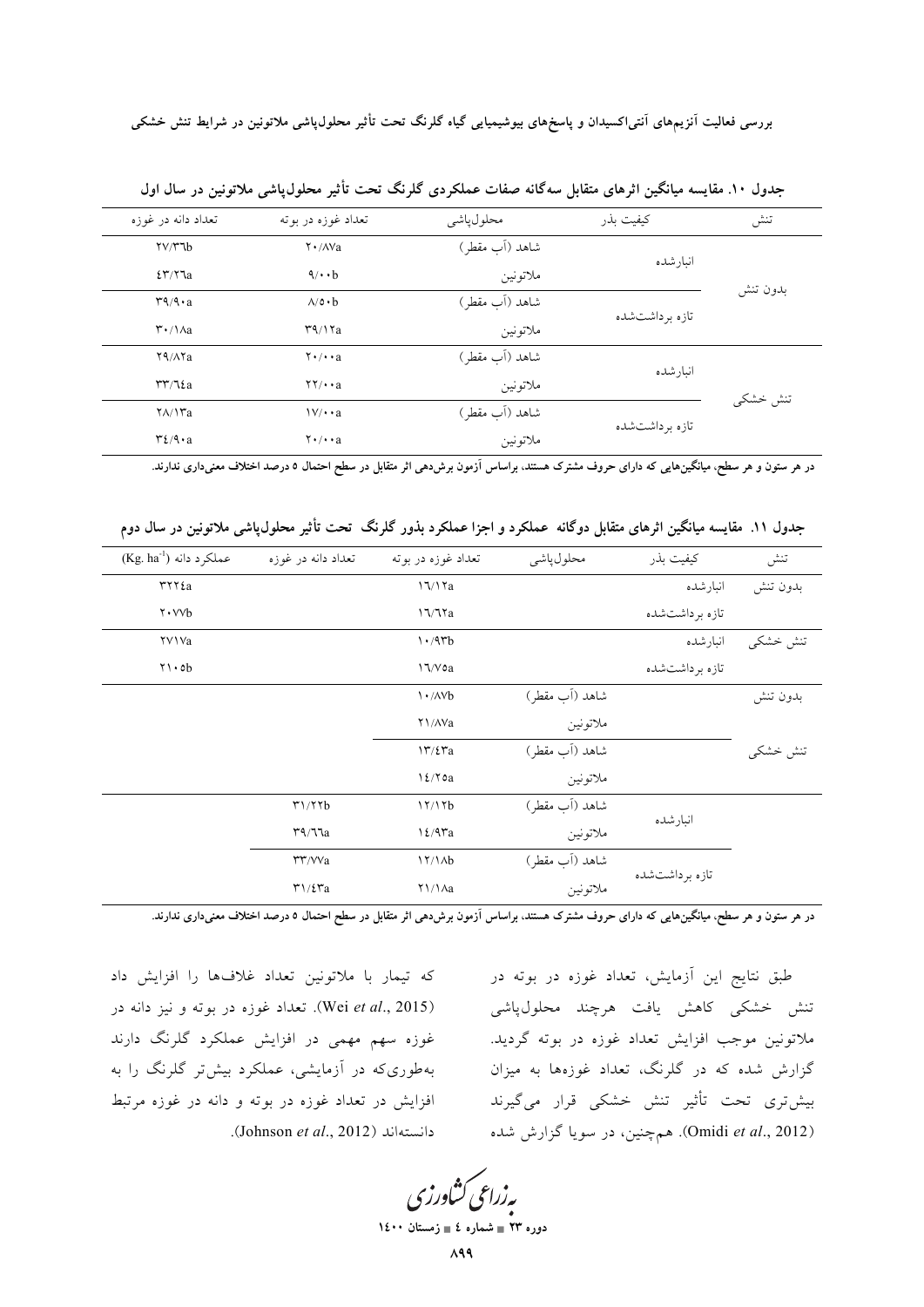تعداد دانه در غوزه

بررسی برشدهی اثرهای سهگانه در سال اول نشان داد در مورد تعداد دانه در غوزه، تنها در شرایط بدون تنش، در بذور انبارشده، محلول پاشی ملاتونین موجب افزایش ٥٧ درصدی تعداد دانه در غوزه در مقایسه با شاهد شد و تقاوت معنى دارى در ساير اثرها مشاهده نشد (جدول ۱۰). این روند در سال دوم در بررسی اثر متقابل کیفیت بذر × محلولپاشی نیز تکرار شد، بهطوریکه بیشترین تعداد دانه در غوزه با کمی کمتر از ٤٠ عدد متعلق به محلول،پاشی ملاتونین در بذور انبارشده بود (جدول ۱۱). کاهش در باروری گلها بهعلت تنش خشکی نتیجهاش کاهش در تعداد دانهها و افزایش در وزن دانهها به علت افزایش مقدار مواد فتوسنتزی اختصاص یافته به هر دانه است. گزارش شده است که تعداد دانه در بوته در تمامی ارقام گلرنگ با افزایش کمبود آب، کاهش یافت (Nabipour et al., 2007). مرحله زایشی در مقایسه با مرحله رویشی به خشکی حساسیت بیشتری دارد، در نتیجه خشکی باعث تولید گلهای کمتر، غلافهای ضعیف یا میوه شده که در نهایت تعداد دانه را کاهش Seghatoleslami et al., 2008; Pushpavalli et ) می دهد al., 2015). در گندم نبز گزارش شده است که تعداد دانه در سنبله را تحت تنش خشکی افزایش داد ( Nawaz et al., 2016). گزارش شده است که ملاتونین ممکن است نقش کلیدی در تنظیم رشد و نمو گیاه ایفا کند ( Tan et al., 2012; Wei et al., 2015). اثرات ملاتونين بر رشد گیاه ممکن است از طریق فعال سازی رونویسی DNA و تقسیم سلولی و بسیاری ژنهای مرتبط که بهوسیله ملاتونين تنظيم افزايشي مي شوند، بهدست آيد ( Wei et al., 2014). بهنظر می رسد محلول پاشی ملاتونین از طریق برخى فرايندها نظير تقسيم سلولى سبب افزايش تعداد دانه در غوزه شده باشد.

## عملكرد دانه

اثر متقابل دوگانه تنش× کیفیت بذر در مورد عملکرد دانه در سال اول نشان داد که در شرایط بدون تنش، بیشترین عملکرد دانه با ۲٦۷۷ کیلوگرم در هکتار متعلق به بذور جدید بود، اما با وقوع تنش خشکی، بهطور معکوسی، بیش ترین عملکرد دانه با ۳۲۵۹ کیلوگرم در هکتار متعلق به بذور انبارشده بود. در همین سال، برشدهی اثر متقابل کیفیت بذر× محلول،پاشی نشان داد که تنها بذور انبارشده به محلولپاشی ملاتونین پاسخ مثبت دادند، بهطوریکه بیش ترین میزان عملکرد دانه با ۲۹۹۰ در هکتار با محلولپاشی ملاتونین حاصل شد (جدول ۹). بررسی اثر متقابل تنش× کیفیت بذر در سال دوم نشان داد که در هر دو شرایط بدون تنش و تنش خشکی، بیشترین میزان عملکرد با ۳۲۲٤ و ۲۷۱۷ کیلوگرم در هکتار بهترتیب متعلق بذور انبارشده در شرایط بدون تنش و تنش خشکی بود (جدول ۱۱).

گزارش شده است که در گوجهفرنگی، تیمار با ملاتونین ۰/۱ میلی.مولار، بهطور معنیداری تحمل به خشکی را افزایش داد (Wang et al., 2017). همچنین تیمار با ملاتونین در گوجهفرنگی، افزایش میزان فتوسنتز خالص، میزان تعرق، هدایت روزنهای، عملکرد کوآنتومی فتونسنتز، انتقال الكترون و حداكثر عملكرد كوأنتومى را نشان داد (Liu et al., 2015). تيمار با ملاتونين، محتواي قندهای محلول را افزایش داد و تجزیه آن را در طی پیری کند کرد که این موضوع، عملکرد بالقوه ملاتونین را در افزایش دادن عملکرد گیاه زراعی پیشنهاد میکند ( Liang  $. (et al., 2018)$ 

مرحله گلدهی گلرنگ حساس ترین مرحله به خشکی Farooq et al., 2009; Movahhedy-Dehnavy et al., ) است 2009) و هر نقصانی در آب در این مرحله منجر به کاهش عملكرد مي شود (Singh et al., 2016; Nazari et al., 2017).

بەزراعى كشاورزى دوره ۲۳ = شماره ٤ = زمستان ۱٤٠٠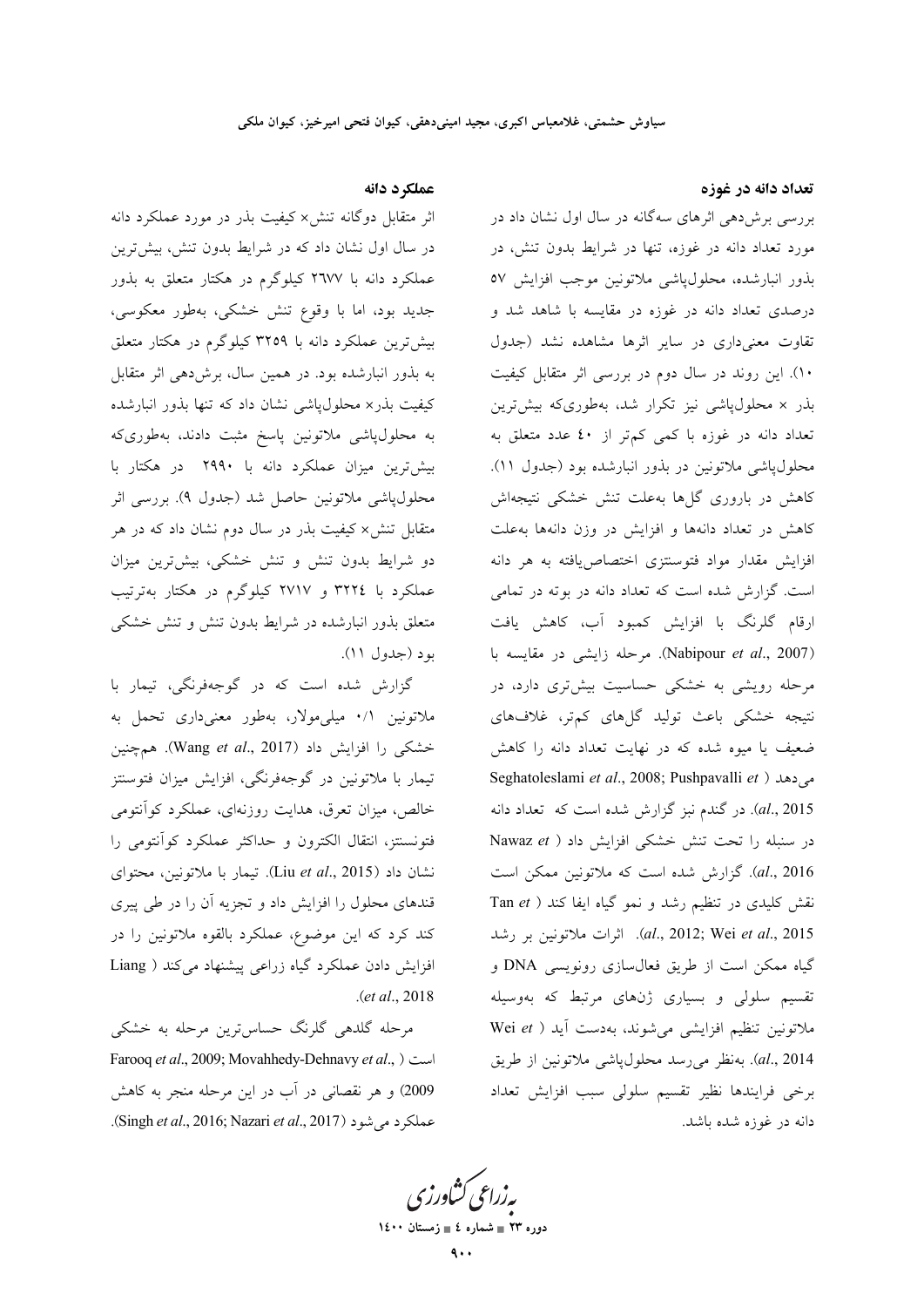مهمترین دلیل برای کاهش عملکرد، قطع جریان مواد فتوسنتزى به اندام زايشى است (Farooq et al., 2009). کاهش در عملکرد دانه و عملکرد گلرنگ در گلرنگ تحت تنش كمبود أب، قبلاً گزارش شده است (Movahhedy-.(Dehnavy et al.., 2009; Sampaio et al., 2016

ذخایر مواد فتوسنتزی قبل از لقاح در گلرنگ برای دستیابی به عملکرد بالا، بسیار اهمیت دارند (Koutroubas et al., 2004) و شرايط اقليم خشک میتواند تأثیر زیادی بر سرعت و میزان فتوسنتز و اندازه مخزن دانههای گلرنگ گذاشته و منجر به کاهش فتوسنتز شود که تولید گلرنگ را محدود میکند ( Koutroubas .(and Papakosta, 2010; Hussain et al., 2016

در آزمایشی گزارش شد که کاهش در عملکرد دانه با سطوح کم هدایت روزنهای و فتوسنتز بهخاطر فقدان مواد فتوسنتزى تحت تنش كمبود آب مرتبط بود (Nakagawa et al., 2018). بهتازگی گزارش شده است كه پیشتیمار ملاتونین تحت تنش خشكی از طریق افزایش هدایت روزنهای موجب افزایش ظرفیت فتوسنتزى شده است (Li et al., 2015).

بر این اساس مشخص شد که ملاتونین از طریق تنظیم ژنهای سنتزکننده و تجزیهکننده اسید آبسزیک (ABA). میزان ABA را تحت تنش خشکی کاهش می دهد. ملاتونین همچنین بهعنوان پاککننده پراکسیدهیدروژن و آنزیمهای تحریککنندهای که مسئول متابولیز پراکسیدهیدروژن به محصولات غیرمخرب هستند، نقش ایفا میکند. ترکیب این اثرات موجب می شودد تا روزنهها باز باقی بمانند ( Reiter et al., 2015) و فتوسنتز تحت تنش خشکی ادامه یابد و منجر به کاهش عملکرد نشود.

٤. نتيجه گيري همان طورکه پیش تر اشاره شد، برای سال ها، صفات زراعی

بەزراعى كشاورزى دوره ۲۳ ∎ شماره ٤ ∎ زمستان ۱٤۰۰

از قبیل عملکرد دانه و اجزای آن برای ارزیابی تحمل به .<br>خشکی و تعیین ژنوتیپهای برتر تحت تنش خشکی عملکرد استفاده میشد، اما با بررسی ویژگیهای بیوشیمیایی میتوان اطلاعات دقیقتری در مورد ویژگیهای بنیادی تحمل به خشکی در گیاهان فراهم شود. محلولپاشی ملاتونین در پاسخهای متابولیکی گیاه تأثیر بهسزایی داشت، افزایشدادن میزان پرولین در شرایط تنش با استفاده از محلول $y$ شی با ملاتونین و نیز کاهش دادن آسیب به غشاها و کاهش پراکسیداسیون لیپیدها با استفاده از ملاتونین می تواند نقش مثبتی در افزایش تحمل به خشکی در گیاه گلرنگ ایفا کند. همچنین نقش ثابتشده ملاتونین در فعالیت آنزیمهای آنتی|کسیدانت نیز در این آزمایش نیز مشخص شد. بهبود شرایط گیاه با کارکرد ملاتونین بهعنوان پاککننده رادیکالهای آزاد در شرایط تنشهای محیطی، موجب بهبود کارکرد سیستمهای متابولیکی و آنزیمی در داخل گیاه شد. همچنین نقش ثابت شده ملاتونین در تنظیم رشد و تأثیر در کارکردهای مختلف گياه از جمله تقسيم سلولي، طويل شدن سلولي و گلدهی، در ویژگیهای رشدی گیاه از جمله بهبود اجزای عملکرد گلرنگ از جمله تعداد غوزه، تعداد دانه ً در غوزه نشاندهنده تأثیر ملاتونین، بهویژه با استفاده از روش محلولپاشی بود. نتایج این پژوهش نشان داد که محلول،پاشی ملاتونین باعث افزایش عملکرد دانه یهویژه در بذور انبارشده شد. همچنین محلولپاشی ملاتونین توانست تعداد غوزه در بوته را در هر دو نوع بذر انبارشده و تازه برداشتشده را افزایش دهد. بهطورکلی، بەنظر مىرسد محلول،پاشى ملاتونين در مرحله گلدهى كه حساس ترین مرحله رشد گیاه نسبت به تنش خشکی باشد، تا حد قابل قبولی اَسیبهای ناشی از تنش خشکی را با تغییر در فعالیت آنزیمهای آنتیاکسیدانت و بهویژه تأثیر در کاهش آسیب به غشاها، کاهش داده باشد.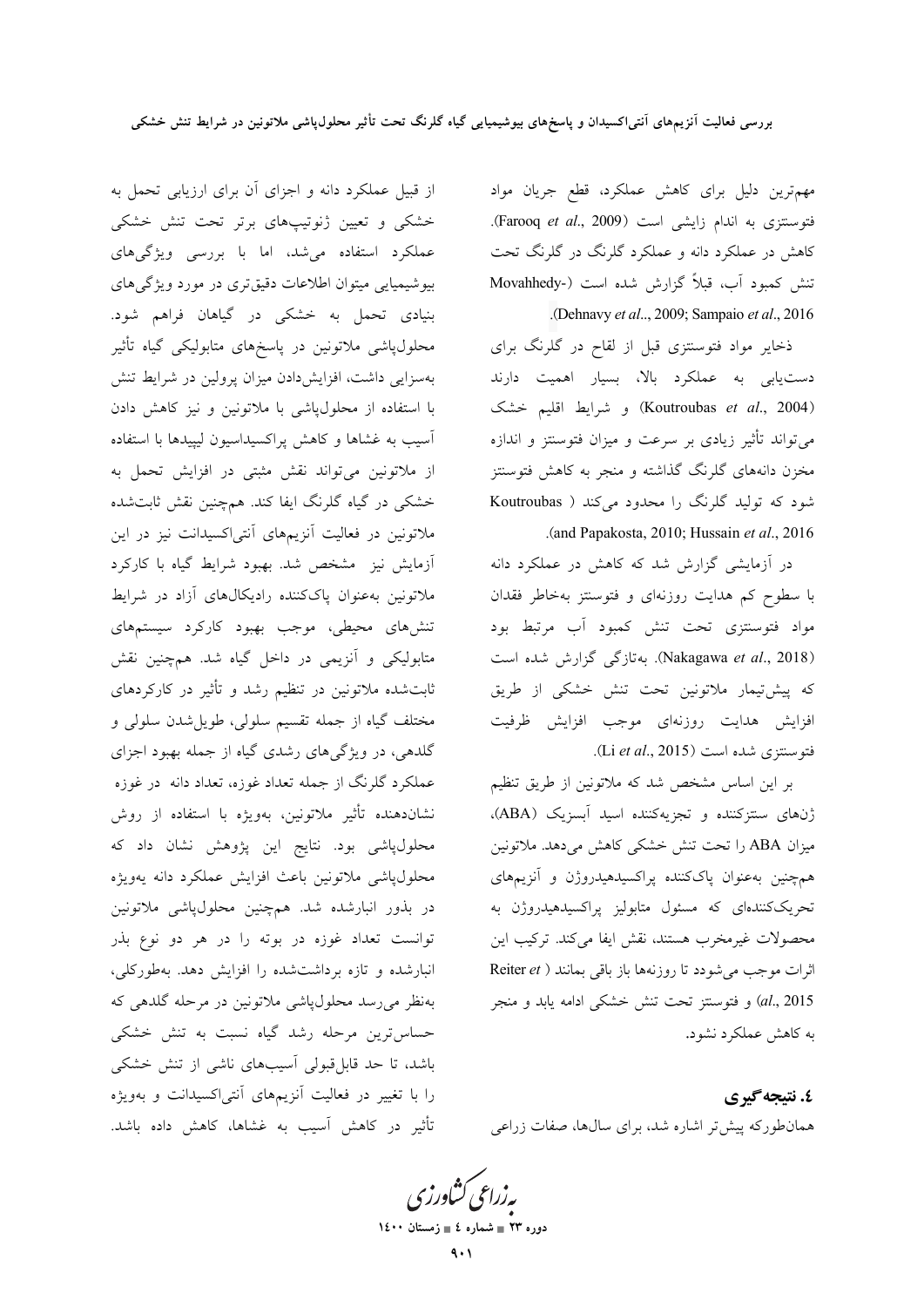- Antoniou, C., Chatzimichail, G., Xenofontos, R., Pavlou, J. J., Panagiotou, E., Christou, A., & Fotopoulos, V. (2017). Melatonin systemically ameliorates drought stress-induced damage in Medicago sativa plants by modulating nitrooxidative homeostasis and proline metabolism. Journal of Pineal Research, 62(4). e12401.
- Arnao, M.B., & Hernández-Ruiz, J. (2015). Functions of melatonin in plants: a review. Journal of Pineal Research, 59(2), 133-150.
- Arnao, M. B., & Hernández-Ruiz, J. (2019). Melatonin: a new plant hormone and/or a plant master regulator? Trends  $in$ Plant Science, 24(1), 38-48.
- Aziz, A., Akram, N. A., & Ashraf, M. (2018). Influence of natural and synthetic vitamin C (ascorbic acid) on primary and secondary metabolites and associated metabolism in quinoa (Chenopodium quinoa Willd.) plants under water deficit regimes. Plant Physiology and Biochemistry, 123, 192-203.
- Bates, L. S., Waldren, R. P., & Teare, I. D. (1973). Rapid determination of free proline for waterstress studies. Plant and Soil, 39(1), 205-207.
- Bodner, G., Nakhforoosh, A., & Kaul, H. P. (2015). Management of crop water under drought: a review. Agronomy for Sustainable Development, 35(2), 401-442.
- Bradford, M. M. (1976). A rapid and sensitive method for the quantitation of microgram quantities of protein utilizing the principle of binding. Analytical protein-dye Biochemistry, 72(1-2), 248-254.
- Campos, C. N., Ávila, R. G., de Souza, K. R. D., Azevedo, L. M., & Alves, J. D. (2019). Melatonin reduces oxidative stress and promotes drought tolerance in young Coffea plants. Agricultural arabica L. Water Management, 211, 37-47.
- Chance, B., & Maehly, A.C. (1955). Assay of peroxidases. catalases and Methods in Enzymology, 2, 764-775.
- Cosge, B., Gürbüz, B., & Kiralan, M. (2007). Oil content and fatty acid composition of some safflower (Carthamus tinctorius L.) Varieties sown in spring and winter. International Journal of Natural & Engineering Sciences, 1(3).
- Cui, G., Sun, F., Gao, X., Xie, K., Zhang, C., Liu, S., & Xi, Y. (2018). Proteomic analysis of melatonin-mediated osmotic tolerance by improving energy metabolism and autophagy in wheat (Triticum aestivum L.). Planta,  $248(1)$ , 69-87.

همچنین کیفیت بذر نقش مهمی در یاسخ گیاهان رشد .<br>يافته از بذور با كيفيت مختلف داشته باشد. طبق نتايج، گیاهان رشدیافته از بذور تازه برداشتشده پاسخ مثبتی به محلول،اشی ملاتونین دادند که می توان گفت گیاهان حاصل از بذور با کیفیت پایین در پاسخ به تیمارهای اعمال شده جهت کاهش آسیب ناشی از تنشهای غیرمحیطی مختلف، ناکام ماندند. همچنین بهدلیل اینکه این پژوهش برای اولین بار در ایران ماده ملاتونین را در کشاورزی و در مزرعه مورد بررسی قرار داده است و از این نظر تنها به دو تیمار اکتفا شد، پیشنهاد می شود غلظتهای مختلف از ملاتونین نیز مورداًزمون قرار گیرد تا بعضبی از اثرهای متناوب مشاهده در این آزمایش، مرتفع شود.

#### ٥. تشکر و قدردانی

از همکاری و زحمات گروه زراعت دانشکده کشاورزی دانشگاه شاهد جهت در اختیار قراردادن مواد شیمیایی موردنیاز و امکانات آزمایشگاه فیزیولوژی گیاهی، تشکر و قدردانی می گر دد.

٦. تعارض منافع هيچگونه تعارض منافع توسط نويسندگان وجود ندارد.

#### ۷. منابع

- Ahanger, M. A., Tyagi, S. R., Wani, M. R., & Ahmad, P. (2014). Drought tolerance: Roles of organic osmolytes, growth regulators and mineral nutrients. In: Ahmad P, Wani M R, eds., Physiological Mechanisms and Adaptation in Plants Under Changing **Strategies** Environment. Springer, New York. pp. 25-56.
- Akbari, G. A., Heshmati, S., Soltani, E., & Amini Dehaghi, M. (2019). Influence of Seed Priming on Seed Yield, Oil Content and Fatty Acid Composition of Safflower (Carthamus tinctorius L.) Grown Under Water Deficit. International Journal of Plant Production, 14, 245-258. https://doi.org/10.1007/s42106-019-00081-5



دوره ۲۳ = شماره ٤ = زمستان ۱٤۰۰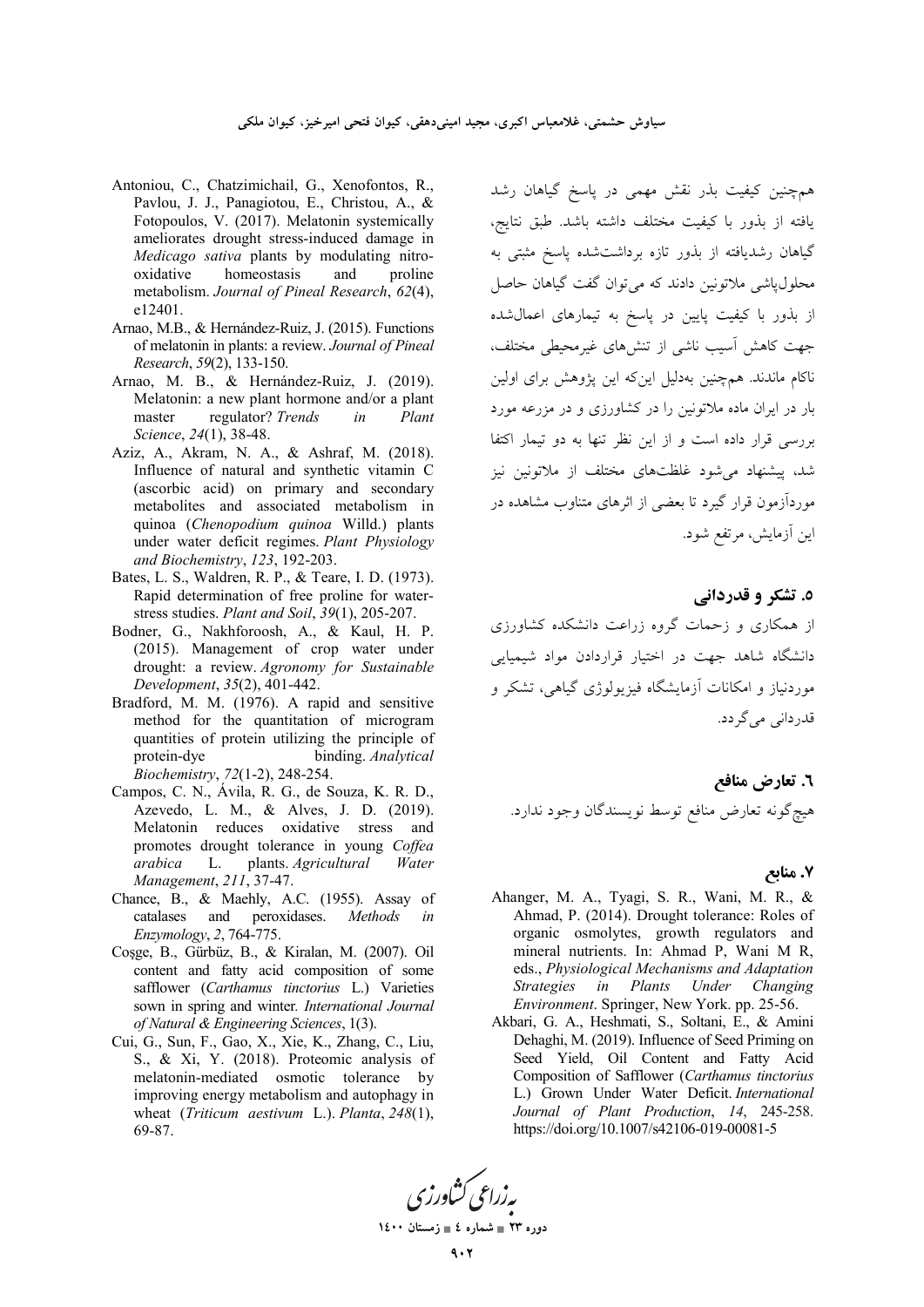بررسی فعالیت انزیمهای انت<sub>حا</sub>کسیدان و پاسخهای بیوشیمیایی گیاه گلرنگ تحت تاثیر محلول،پاشی ملاتونین در شرایط تنش خشکی

- de Souza, T. C., Magalhães, P. C., de Castro, E. M., Carneiro, N. P., Padilha, F. A., & Júnior, C. C. G. (2014). ABA application to maize hybrids contrasting for drought tolerance: changes in water parameters and in antioxidant enzyme activity. *Plant Growth Regulation*,*73*(3), 205-217.
- De Vos, C.H.R., Schat, H., DeWaal,M.A.M., Vooijs, R., & Ernst, W.H.O. (1991). Increased resistance to copper‐induced damage of the root cell plasmalemma in copper tolerant *Silene cucubalus*. *Physiologia Plantarum*,*82*(4),523-528.
- Demidchik, V. (2015). Mechanisms of oxidative stress in plants: from classical chemistry to cell biology. *Environmental and Experimental Botany*, *109*, 212-228.
- Demir, I., Ozuaydın, I., Yasar, F., & Van Staden, J. (2012). Effect of smoke-derived butenolide priming treatment on pepper and salvia seeds in relation to transplant quality and catalase activity. *South African Journal of Botany*, *78*, 83-87.
- Demirevska, K., Zasheva, D., Dimitrov, R., Simova-Stoilova, L., Stamenova, M., & Feller, U. (2009). Drought stress effects on Rubisco in wheat: changes in the Rubisco large subunit. *Acta Physiologiae Plantarum*, *31*(6), 1129.
- Ebrahimian, E., Seyyedi, S. M., Bybordi, A., & Damalas, C. A. (2019). Seed yield and oil quality of sunflower, safflower, and sesame under different levels of irrigation water availability. *Agricultural Water Management*, *218*, 149-157.
- Farooq, M., Wahid, A., Kobayashi, N., Fujita, D. B. S. M. A., & Basra, S. M. A. (2009). Plant drought stress: effects, mechanisms and management. In *Sustainable agriculture* (pp. 153-188). Springer, Dordrecht.
- Fathi Amirkhiz, K., Amini Dehaghi, M., Modares Sanavy, S.A.M., & Rezazadeh, A. (2021). Evaluation of changes in fatty acid profile, grain, and oil yield of Carthamus tinctorius L. in response to foliar application of polyamine compounds under deficit irrigation conditions. *Industrial Crops and Products*, 161. https://doi.org/10.1016/j.indcrop.2020.113231
- Filippou, P., Bouchagier, P., Skotti, E., & Fotopoulos, V. (2014). Proline and reactive oxygen/nitrogen species metabolism is involved in the tolerant response of the invasive plant species *Ailanthus altissima* to drought and salinity. *Environmental and Experimental Botany*, *97*, 1-10.
- Flemmer, A. C., Franchini, M. C., & Lindström, L. I. (2015). Description of safflower (*Carthamus tinctorius*) phenological growth stages according to the extended BBCH scale. *Annals of Applied*

*Biology*, *166*(2), 331-339.

- Flexas, J., Bota, J., Loreto, F., Cornic, G., & Sharkey, T. D. (2004). Diffusive and metabolic limitations to photosynthesis under drought and salinity in C3 plants. *Plant Biology*, *6*(03), 269-279.
- Gao, W., Zhang, Y., Feng, Z., Bai, Q., He, J., & Wang, Y. (2018). Effects of melatonin on antioxidant capacity in naked oat seedlings under drought stress. *Molecules*, *23*(7), 1580.
- Ghanati, F., Morita, A., & Yokota, H. (2002). Induction of suberin and increase of lignin content by excess boron in tobacco cells. *Soil Science and Plant Nutrition*, *48*(3), 357-364.
- Giannopolitis, C. N., & Ries, S. K. (1977). Superoxide dismutases: I. Occurrence in higher plants. *Plant Physiology*, *59*(2), 309-314.
- Gong, H., Zhu, X., Chen, K., Wang, S., & Zhang, C. (2005). Silicon alleviates oxidative damage of wheat plants in pots under drought. *Plant Science*, *169*(2), 313-321.
- Gray, S. B., & Brady, S. M. (2016). Plant developmental responses to climate change. *Developmental Biology*, *419*(1), 64-77.
- Huang, B., Chen, Y., Zhao, Y., Ding, C., Liao, J., Hu, C., Zhou, L.J., Zhang, Z.W., Yuan, S., & Yuan, M. (2019). Exogenous melatonin alleviates oxidative damages and protects photosystem II in maize seedlings under drought stress. *Frontiers in Plant Science*, *10*, 677.
- Hussain, M. I., Lyra, D. A., Farooq, M., Nikoloudakis, N., & Khalid, N. (2016). Salt and drought stresses in safflower: a review. *Agronomy for Sustainable Development*, *36*(1), 4.
- Ibrahim, W., Zhu, Y. M., Chen, Y., Qiu, C. W., Zhu, S., & Wu, F. (2019). Genotypic differences in leaf secondary metabolism, plant hormones and yield under alone and combined stress of drought and salinity in cotton genotypes. *Physiologia Plantarum*, *165*(2), 343-355.
- Johnson, R. C., Petrie, S. E., Franchini, M. C., & Evans, M. (2012). Yield and yield components of winter-type safflower. *Crop Science*, *52*(5), 2358-2364.
- Jumrani, K., & Bhatia, V. S. (2019). Interactive effect of temperature and water stress on physiological and biochemical processes in soybean. *Physiology and Molecular Biology of Plants*, *25*(3), 667-681.
- Koutroubas, S. D., & Papakosta, D. K. (2010). Seed filling patterns of safflower: Genotypic and seasonal variations and association with other agronomic traits. *Industrial Crops and Products*, *31*(1), 71-76.

به زراعی کشاورزی

دوره ۲۳ <u>ـ شماره ٤ ـ زمستان ۱</u>٤۰۰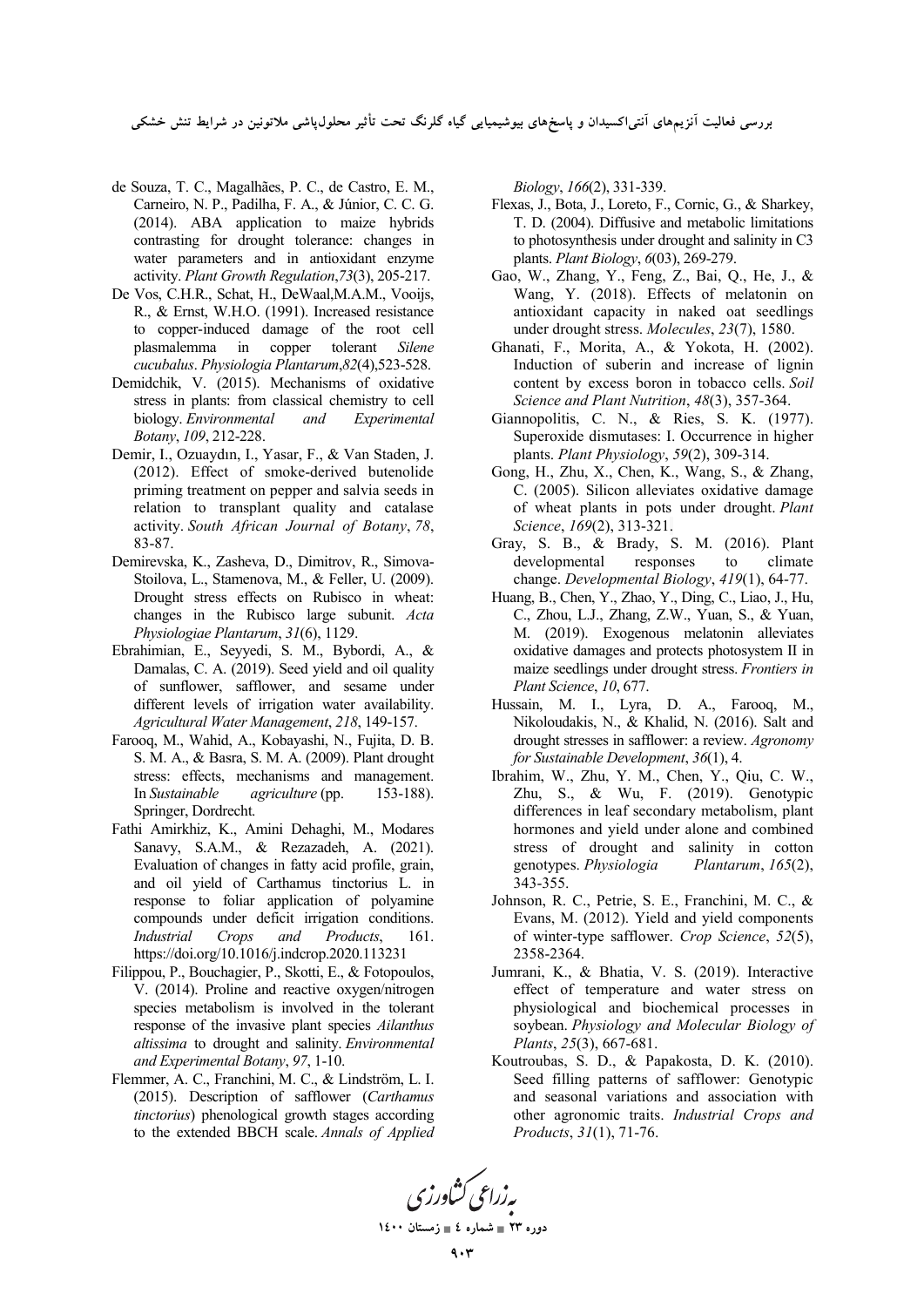سیاوش حشمتی، غلامعباس اکبری، مجید امینیدهقی، کیوان فتحی امیرخیز، کیوان ملکی

- Koutroubas, S. D., Papakosta, D. K., & Doitsinis, A. (2004). Cultivar and seasonal effects on the contribution of pre-anthesis assimilates to safflower yield. *Field Crops Research*, *90*(2-3), 263-274.
- Koutroubas, S. D., Papakosta, D. K., & Doitsinis, A. (2009). Phenotypic variation in physiological determinants of yield in spring sown safflower under Mediterranean conditions. *Field Crops Research*, *112*(2-3), 199-204.
- Li, C., Tan, D. X., Liang, D., Chang, C., Jia, D., & Ma, F. (2015). Melatonin mediates the regulation of ABA metabolism, free-radical scavenging, and stomatal behaviour in two Malus species under drought stress. *Journal of Experimental Botany*, *66*(3), 669-680.
- Li, C., Wang, P., Wei, Z., Liang, D., Liu, C., Yin, L., Jia, D., Fu, M., & Ma, F. (2012). The mitigation effects of exogenous melatonin on salinity‐ induced stress in *Malus hupehensis*. *Journal of Pineal Research*, *53*(3), 298-306.
- Li, J., Yang, Y., Sun, K., Chen, Y., Chen, X., & Li, X. (2019). Exogenous melatonin enhances cold, salt and drought stress tolerance by improving antioxidant defense in tea plant (*Camellia sinensis* (L.) O. Kuntze). *Molecules*, *24*(9), 1826.
- Liang, B., Ma, C., Zhang, Z., Wei, Z., Gao, T., Zhao, Q., Ma, F., & Li, C. (2018). Long-term exogenous application of melatonin improves nutrient uptake fluxes in apple plants under moderate drought stress. *Environmental and Experimental Botany*, *155*, 650-661.
- Liang, D., Ni, Z., Xia, H., Xie, Y., Lv, X., Wang, J., Lin, L., Deng, Q., & Luo, X. (2019). Exogenous melatonin promotes biomass accumulation and photosynthesis of kiwifruit seedlings under drought stress. *Scientia Horticulturae*, *246*, 34-43.
- Liu, J., Wang, W., Wang, L., & Sun, Y. (2015). Exogenous melatonin improves seedling health index and drought tolerance in tomato. *Plant Growth Regulation*, *77*(3), 317-326.
- Marček, T., Hamow, K. A., Vegh, B., Janda, T., & Darko, E. (2019). Metabolic response to drought in six winter wheat genotypes. *PloS One*, *14*(2).
- Mittler, R., Vanderauwera, S., Gollery, M., & Van Breusegem, F. (2004). Reactive oxygen gene network of plants. Trends in Plant Science 9(10), 490-498.
- Movahhedy-Dehnavy, M., Modarres-Sanavy, S. A. M., & Mokhtassi-Bidgoli, A. (2009). Foliar application of zinc and manganese improves seed yield and quality of safflower (*Carthamus tinctorius* L.) grown under water deficit stress.

*Industrial Crops and Products*, *30*(1), 82-92.

- Nabipour, M., Meskarbashee, M., & Yousefpour, H. (2007). The effect of water deficit on yield and yield components of safflower (*Carthamus tinctorius* L.). *Pakistan Journal of Biological Sciences*, *10*, 421-426.
- Nahar, K., Hasanuzzaman, M., Alam, M. M., & Fujita, M. (2015). Exogenous glutathione confers high temperature stress tolerance in mung bean (*Vigna radiata* L.) by modulating<br>antioxidant defense and methylglyoxal antioxidant defense and methylglyoxal detoxification system. *Environmental and Experimental Botany*, *112*, 44-54.
- Nakagawa, A. C., Itoyama, H., Ariyoshi, Y., Ario, N., Tomita, Y., Kondo, Y., Iwaya-Inoue, M., & Ishibashi, Y. (2018). Drought stress during soybean seed filling affects storage compounds through regulation of lipid and protein metabolism. *Acta Physiologiae Plantarum*, *40*(6), 111.
- Nakano, Y., & Asada, K. (1981). Hydrogen peroxide is scavenged by ascorbate-specific peroxidase in spinach chloroplasts. *Plant and Cell Physiology*, *22*(5), 867-880.
- Nawaz, A., Farooq, M., Ahmad, R., Basra, S. M. A., & Lal, R. (2016). Seed priming improves stand establishment and productivity of no till wheat grown after direct seeded aerobic and transplanted flooded rice. *European Journal of Agronomy*, *76*, 130-137.
- Nazari, M., Mirlohi, A., & Majidi, M. M. (2017). Effects of drought stress on oil characteristics of Carthamus species. *Journal of the American Oil Chemists' Society*, *94*(2), 247-256.
- Omidi, A. H., Khazaei, H., Monneveux, P., & Stoddard, F. (2012). Effect of cultivar and water regime on yield and yield components in safflower (*Carthamus tinctorius* L.). *Turkish Journal of Field Crops*, *17*(1), 10-15.
- Passioura, J. B. (2012). Phenotyping for drought tolerance in grain crops: when is it useful to breeders? Functional *Plant Biology*, *39*(11), 851-859.
- Pushpavalli, R., Zaman-Allah, M., Turner, N. C., Baddam, R., Rao, M. V., & Vadez, V. (2015). Higher flower and seed number leads to higher yield under water stress conditions imposed during reproduction in chickpea. *Functional Plant Biology*, *42*(2), 162-174.
- Ranganayakulu, G. S., Veeranagamallaiah, G., & Chinta, S. (2013). Effect of salt stress on osmolyte accumulation in two groundnut cultivars (*Arachis hypogaea* L.) with contrasting salt tolerance. *African Journal of Plant Science*, *7*(12), 586-592.



**1400  4 - 23 -**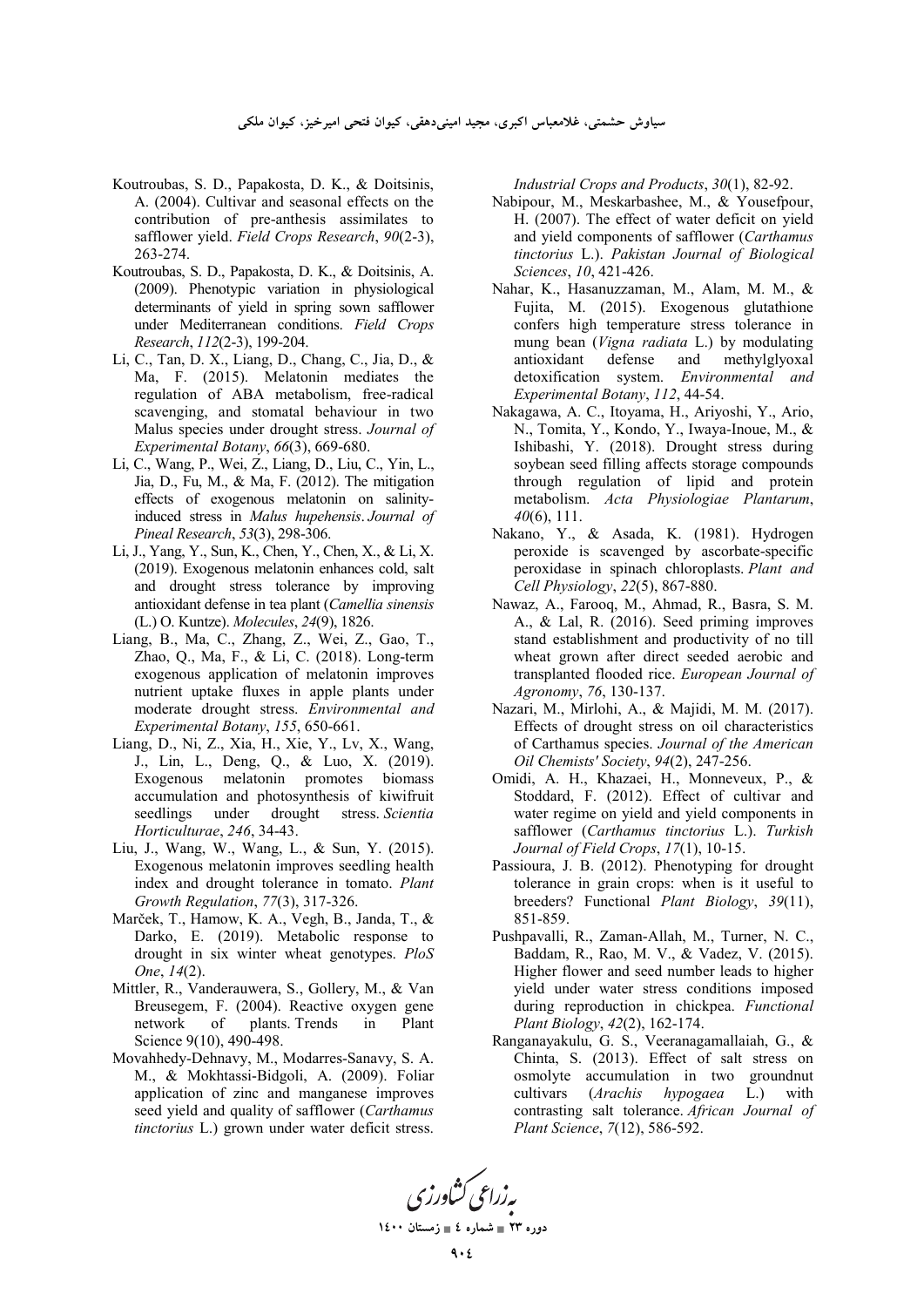بررسی فعالیت انزیمهای انت<sub>حا</sub>کسیدان و پاسخهای بیوشیمیایی گیاه گلرنگ تحت تاثیر محلول،پاشی ملاتونین در شرایط تنش خشکی

- Reddy, P. S., Jogeswar, G., Rasineni, G. K., Maheswari, M., Reddy, A. R., Varshney, R. K., & Kishor, P. K. (2015). Proline overaccumulation alleviates salt stress and protects photosynthetic and antioxidant enzyme activities in transgenic sorghum [*Sorghum bicolor* (L.) Moench]. *Plant Physiology and Biochemistry*, *94*, 104-113.
- Reiter, R. J., Tan, D. X., & Galano, A. (2014). Melatonin: exceeding expectations. *Physiology*, *29*(5), 325-333.
- Reiter, R. J., Tan, D. X., Terron, M. P., Flores, L. J., & Czarnocki, Z. (2007). Melatonin and its metabolites: new findings regarding their production and their radical scavenging actions. *Acta Biochimica Polonica*, *54*(1), 1-9.
- Reiter, R. J., Tan, D. X., Zhou, Z., Cruz, M. H. C., Fuentes-Broto, L., & Galano, A. (2015). Phytomelatonin: assisting plants to survive and thrive. *Molecules*, *20*(4), 7396-7437.
- Riasat, M., Kiani, S., Saed-Mouchehsi, A., & Pessarakli, M. (2019). Oxidant related biochemical traits are significant indices in triticale grain yield under drought stress condition. *Journal of Plant Nutrition*, *42*(2), 111-126.
- Sampaio, M. C., Santos, R. F., Bassegio, D., de Vasconselos, E. S., de Almeida Silva, M., Secco, D., & da Silva, T. R. B. (2016). Fertilizer improves seed and oil yield of safflower under tropical conditions. *Industrial Crops and Products*, *94*, 589-595.
- Santos, R. F., Bassegio, D., & de Almeida Silva, M. (2017). Productivity and production components of safflower genotypes affected by irrigation at phenological stages. *Agricultural Water Management*, *186*, 66-74.
- Sarker, U., & Oba, S. (2018) Drought stress effects on growth, ROS markers, compatible solutes, phenolics, flavonoids, and antioxidant activity in *Amaranthus tricolor*. *Applied Biochemistry and Biotechnology*, *186*(4), 999-1016.
- Savvides, A., Ali, S., Tester, M., & Fotopoulos, V. (2016). Chemical priming of plants against multiple abiotic stresses: mission possible? *Trends in Plant Science*, *21*(4), 329-340.
- Saxton, K. E., Rawls, W., Romberger, J. S., & Papendick, R. I. (1986). Estimating generalized soil-water characteristics from texture 1. *Soil Science Society of America Journal*, *50*(4), 1031-1036.
- Seghatoleslami, M. J., Kafi, M., & Majidi, E. (2008). Effect of drought stress at different growth stages on yield and water use efficiency

of five proso millet (*Panicum miliaceum* L.) genotypes. *Pakistan Journal of Botany*, *40*(4), 1427-1432.

- Selote, D. S., & Khanna-Chopra, R. (2004). Drought‐induced spikelet sterility is associated with an inefficient antioxidant defence in rice panicles. *Physiologia Plantarum*, *121*(3), 462- 471.
- Shi, H., Jiang, C., Ye, T., Tan, D. X., Reiter, R. J., Zhang, H., Liu, R., & Chan, Z. (2015). Comparative physiological, metabolomic, and transcriptomic analyses reveal mechanisms of improved abiotic stress resistance in bermudagrass [*Cynodon dactylon* (L). Pers.] by exogenous melatonin. *Journal of Experimental Botany*, *66*(3), 681-694.
- Sinclair, T. R. (2011). Challenges in breeding for yield increase for drought. *Trends in Plant Science*, *16*(6), 289-293.
- Singh, S., Angadi, S. V., Grover, K., Begna, S., & Auld, D. (2016). Drought response and yield formation of spring safflower under different water regimes in the semiarid Southern High Plains. *Agricultural Water Management*, *163*, 354–362. doi:10.1016/J.AGWAT.2015.10.010
- Soheili-Movahhed, S., Khomari, S., Sheikhzadeh, P., & Alizadeh, B. (2019). Improvement in seed quantity and quality of spring safflower through foliar application of boron and zinc under endseason drought stress. *Journal of Plant Nutrition*, *42*(8), 942-953.
- Sperdouli, I., & Moustakas, M. (2012) Differential response of photosystem II photochemistry in young and mature leaves of *Arabidopsis thaliana* to the onset of drought stress. *Acta Physiologiae Plantarum*, *34*(4), 1267-1276.
- Tan, D. X., Hardeland, R., Manchester, L. C., Korkmaz, A., Ma, S., Rosales-Corral, S., & Reiter, R. J. (2012). Functional roles of melatonin in plants, and perspectives in nutritional and agricultural science. *Journal of Experimental Botany*, *63*(2), 577-597.
- Wang, L., Feng, C., Zheng, X., Guo, Y., Zhou, F., Shan, D., Liu, X., & Kong, J. (2017). Plant mitochondria synthesize melatonin and enhance the tolerance of plants to drought stress. *Journal of Pineal Research*, *63*(3), e12429.
- Wang, X., Liu, H., Yu, F., Hu, B., Jia, Y., Sha, H., & Zhao, H. (2019). Differential activity of the antioxidant defence system and alterations in the accumulation of osmolyte and reactive oxygen species under drought stress and recovery in rice (*Oryza sativa* L.) tillering. *Scientific Reports*, *9*(1), 8543.

به زراعی کشاورزی

دوره ۲۳ <u>ـ شماره ٤ ـ زمستان ۱</u>٤۰۰